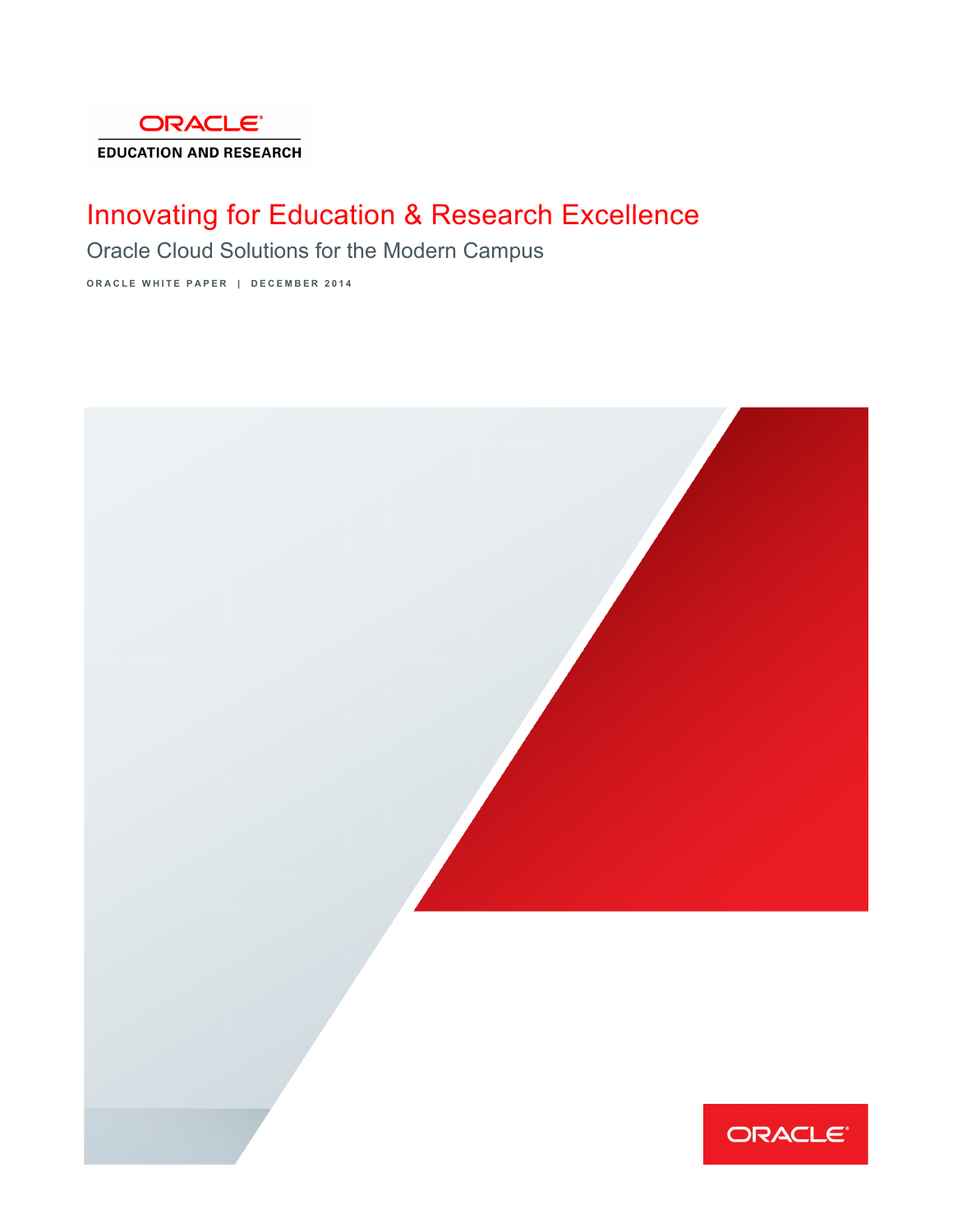# **Disclaimer**

 The following is intended to outline our general product direction. It is intended for information purposes only, and may not be incorporated into any contract. It is not a commitment to deliver any material, code, or functionality, and should not be relied upon in making purchasing decisions. The development, release, and timing of any features or functionality described for Oracle's products remains at the sole discretion of Oracle.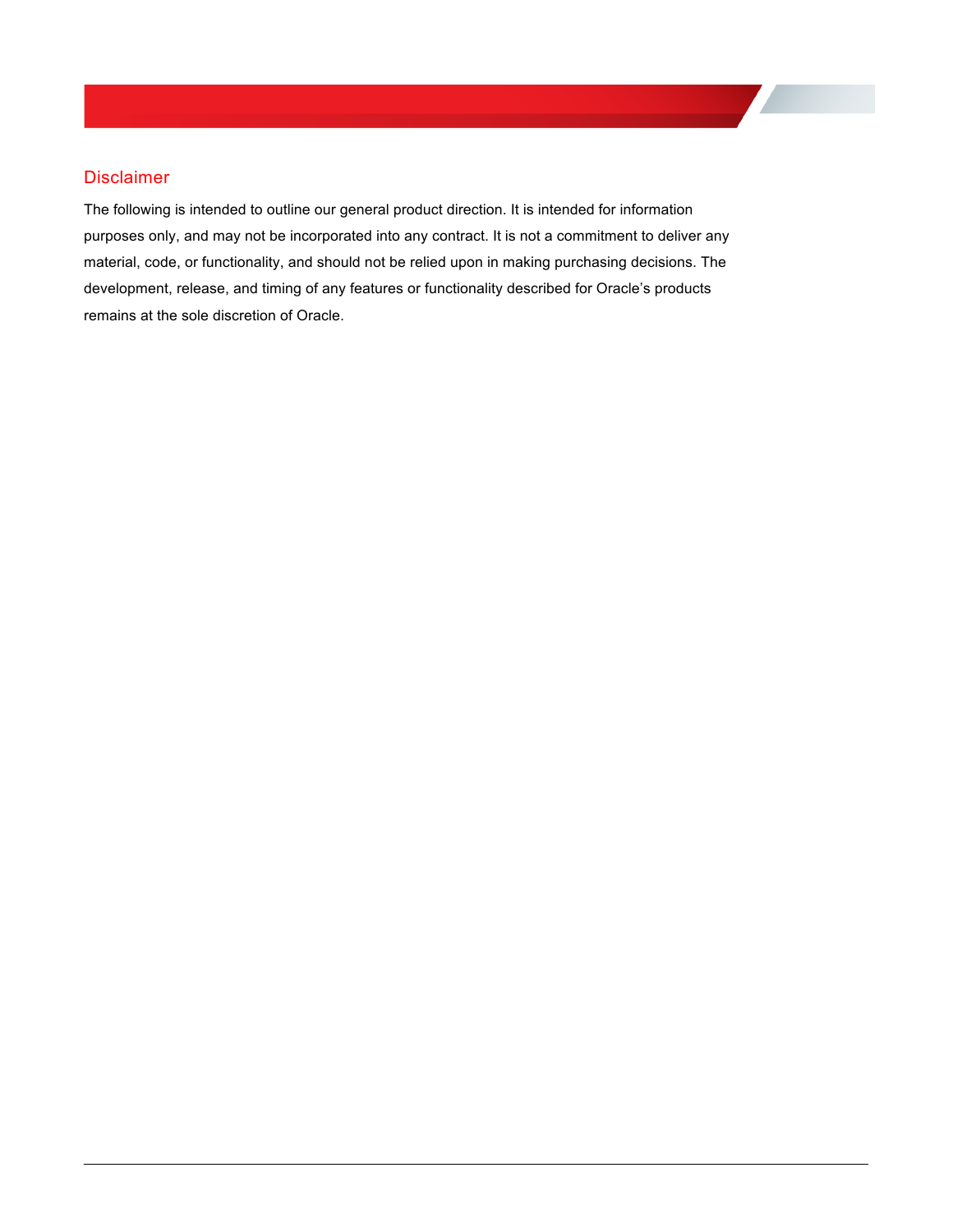# **Table of Contents**

| <b>Table of Contents</b>                                   |                |
|------------------------------------------------------------|----------------|
| <b>Disclaimer</b>                                          | 1              |
| <b>Executive Overview</b>                                  | 4              |
| <b>Introduction to Cloud Computing</b>                     | 2              |
| What is Relevant in Cloud Computing for Education?         | $\overline{2}$ |
| History                                                    | 4              |
| <b>Defining Cloud Computing</b>                            | 4              |
| <b>Essential Cloud Characteristics</b>                     | 5              |
| <b>Cloud Service Models</b>                                | 6              |
| <b>Deployment Models</b>                                   | 6              |
| Cloud Computing: More than Operating System Virtualization | 6              |
| <b>Cloud Security</b>                                      | $\overline{7}$ |
| <b>Oracle: The Leader in Cloud Computing</b>               | $\overline{7}$ |
| Key Points:                                                | 7              |
| Oracle's Alignment with the NIST Cloud Framework           | 8              |
| <b>Public Cloud Deployment</b>                             | 8              |
| <b>Private Cloud Deployment</b>                            | 9              |
| Oracle and Cloud Service Models                            | 9              |
| The SaaS Service Model                                     | 9              |
| <b>Oracle Cloud Services for the Modern Campus:</b>        | 10             |
| <b>Constituent Experience Cloud</b>                        | 10             |
| <b>Student Cloud</b>                                       | 10             |
| <b>HCM Cloud</b>                                           | 11             |
| <b>ERP Cloud</b>                                           | 11             |
| The PaaS Service Model                                     | 11             |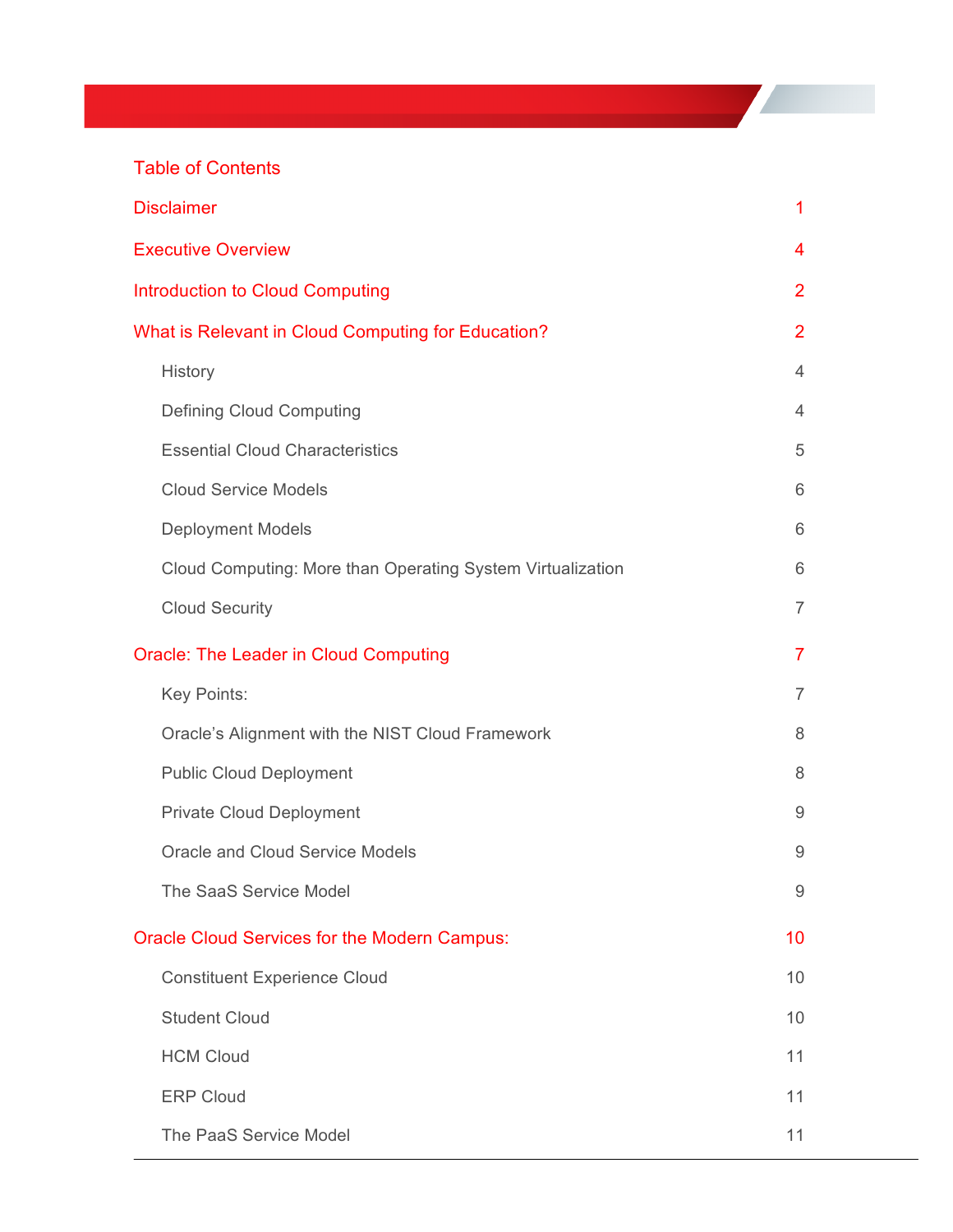| Platform as a Services:                    | 12 |
|--------------------------------------------|----|
| The laaS Service Model                     | 12 |
| Managing the Cloud                         | 12 |
| Securing the Cloud                         | 13 |
| Integrating the Cloud                      | 13 |
| <b>Roadmap to Cloud</b>                    | 14 |
| <b>Removing Barriers to Cloud Adoption</b> | 14 |
| Conclusion                                 | 14 |
| <b>Additional Resources</b>                | 15 |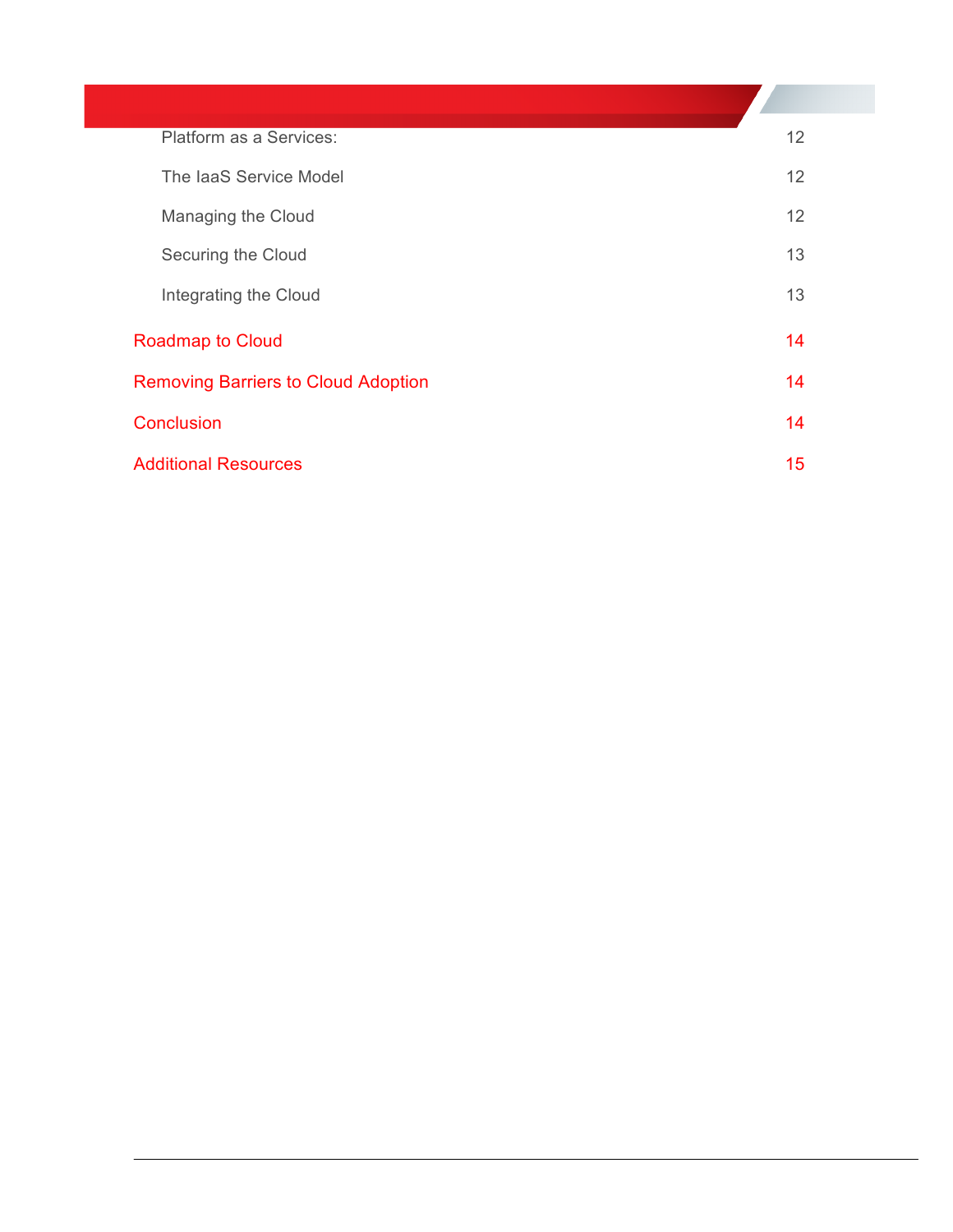# Executive Overview

 For more than three decades, higher education and research institutions have devoted significant human and fiscal investments in information technology to support goals tied to teaching, learning, research and the expansion of knowledge and understanding. Because of the mission they support, however, these institutions typically required technology and computing approaches that were significantly different from the needs of traditional commercial enterprises in which most computing and technology offerings originally had been developed. As a result, most institutions today find themselves supporting, largely with their own internal staff, computing solutions that are significantly customized and increasingly complex.

 Regrettably, this has proven to be a very costly model, and has not, in many cases, delivered the level of service desired by students, faculty, researchers, and staff who increasingly demand access to systems from any device, anytime, anywhere.

 During this same time period, the amount of data and content the average institution must maintain and store has gone from a trickle to what could now only be described as a flood. This data deluge adds complexity and cost. Unfortunately, all the data, complexity and volume have not resulted in greatly enhanced access to information. In fact, one of the main challenges facing education and research institutions is information management and access. This is true on multiple levels, ranging from business operations to administrative computing to education and academia. The issues are compounded in research environments that maintain large data sets from scientific computing. As if these challenges were not significant enough, increasing demands for transparency, governance, and data-retention regulations are adding to the "big data" problems faced by higher education.

 In eras of expansion and economic growth, employing internal teams to support highly customized systems and manage increasing complexity may have been the most economical and appropriate solution. However, it is time to call these approaches into question. Today, many developed nations face what are unquestionably the most significant reductions in funding and resources in their collective histories. Such significant economic realities are creating a sea change across the landscape of academia. As massive, and in many cases destructive, reductions in funding become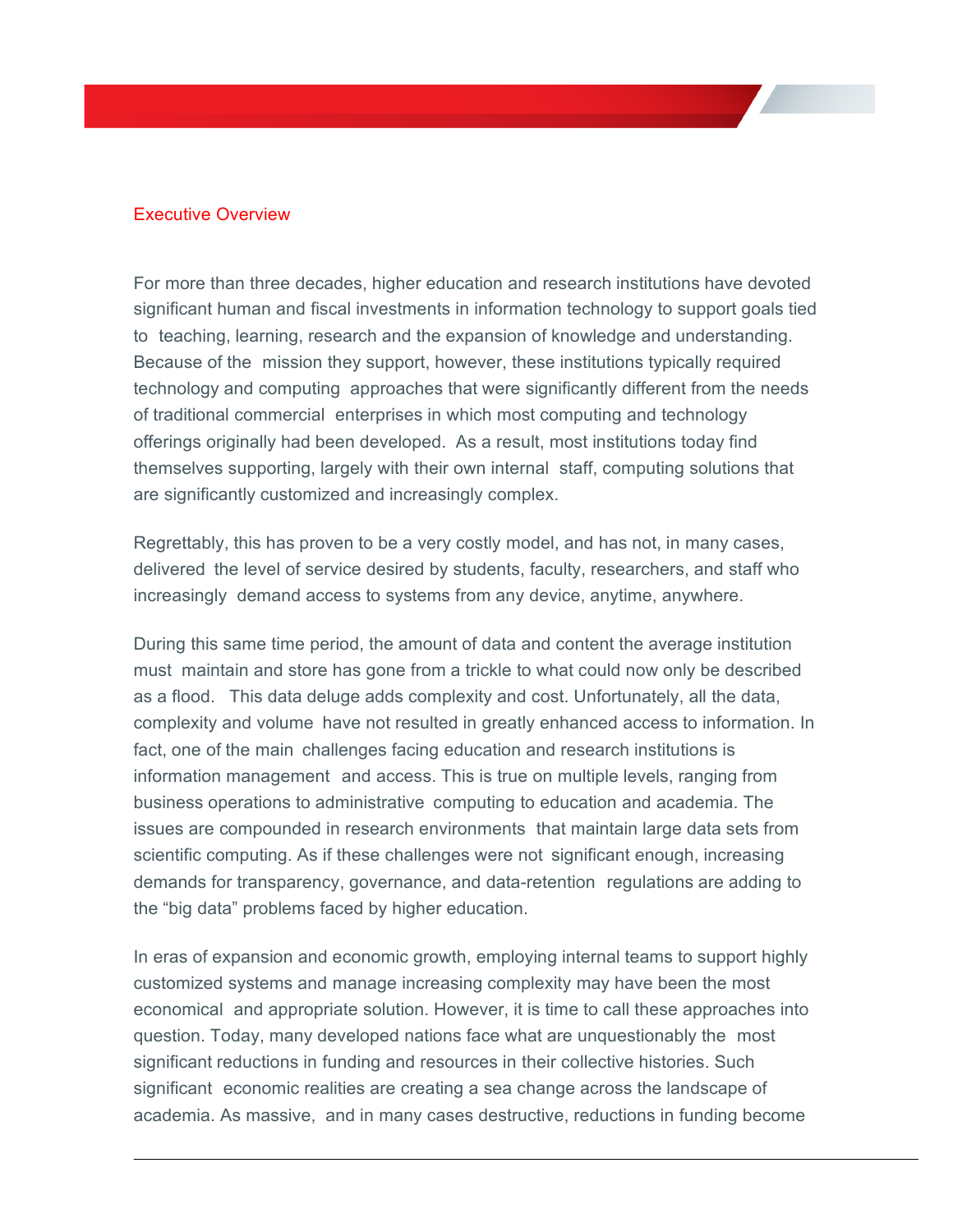reality, institutions are challenging traditional approaches. Faced with demands requiring slashes to curricula, cuts in staff (including tenured faculty), and reductions in financial aid, it may not be surprising that leaders in information technology and computing in higher education and research find themselves reexamining what was once an almost unassailable creed.

 Considering that technology growth and expansion has continued throughout this period at breakneck speed, it becomes increasingly and painfully clear that those organizations that are unable to change their approaches to computing will likely face increasing challenges, complexity, and costs. These organizations will see decreasing returns from their human and capital investments if they continue down the same path. Agility is no longer just a hype cycle term; it is a baseline reality.

 Interestingly, it may be experience that slows an institution's ability to innovate and take advantage of new opportunities. Having invested in evolving technologies and structures over time, it can be hard to make the leap to more effective, less costly approaches. Although great examples exist in computing, mobile phone service is a perfect metaphor. Supporting large, complex, and well entrenched systems, many developed countries have moved more slowly toward the adoption of mobile telephony. On the other hand, by 2002, mobile penetration in emerging markets grew 321% compared to 46% in developed countries. Because they could skip over the infrastructure history of more developed nations, developing countries could seize the opportunity because they did not need to make the costly, interim investments.

 At the same time, however, some developing countries have not had a similar experience with computing technology as they have had with the mobile phone. Some countries have been restrained from adopting computing technologies and innovating because they are required to adopt the technology solutions dictated by and shared with their governments.

 Cloud computing has the potential to play a contributing role as a solution in all of these scenarios. It represents a significant advancement in the delivery of information technology and services. By providing on-demand access to a shared pool of computing resources in a self-service, dynamically scaled and metered manner, cloud computing offers compelling advantages in cost, speed, and efficiency. However, institutions evaluating cloud musts take caution. As with most computing solutions, cost and complexity are sometimes preserved—meaning that if you're not careful, you could end up with simply a different set of computing and funding challenges by shifting certain services to cloud.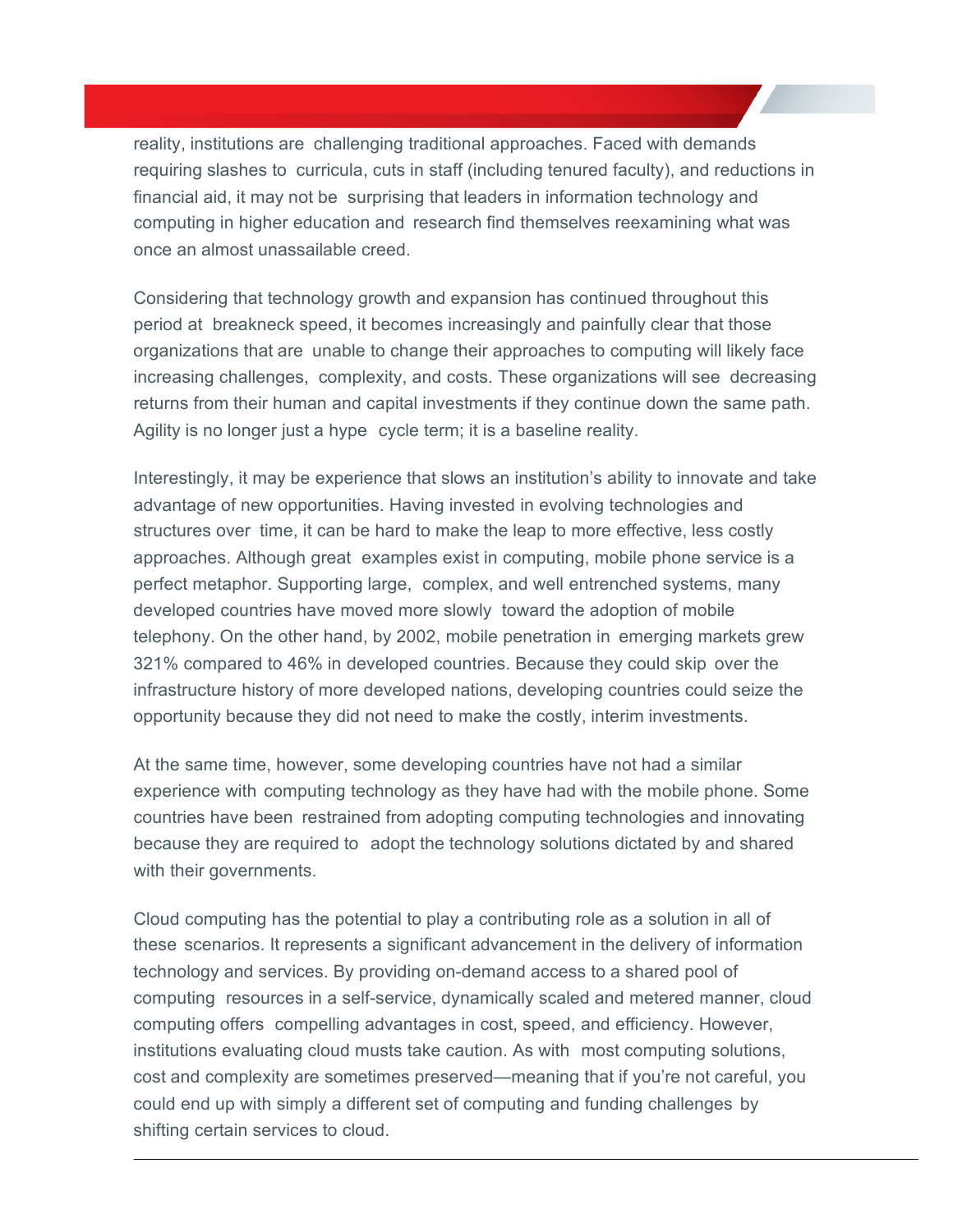Many institutions have already started to move consumer-type services (i.e. electronic mail, instant messaging, calendaring, network-based productivity suites) "below campus" onto commodity or public cloud provider networks and off the list of services considered integral to the central IT organization of a higher education intuition. But as cloud computing moves from the arena of over-hype and divergent to one of solid, proven delivery models, the next major frontier may well be in the area of architectures that move applications and services that are critical to an institution's mission and provide competitive advantage "above campus" into cloud services. Higher education leaders will need to carefully consider which services they elect to deliver locally or centrally and which they wish to source "above campus" in the cloud. Leaders should thoroughly deliberated these decisions because, although the applications and support staff surrounding these mission critical solutions and services represent significant costs, they also include some of the "crown jewels" of an institution's computing infrastructure and differentiates and distinguishes it from other institutions.

 There are also opportunities to use cloud technologies and standards to consolidate and centralize into a shared services model across disparate institutions, both traditional higher education and research entities as well as common services that can be shared with primary and secondary (K-12) school systems.

 *NACUBO President and CEO John Walda commented, "We need to come together in groups to optimize our strength, not simply determine how to bridge the gap. This is the right time for this conversation because of our necessity to take advantage of emerging technologies to change how we do business on campus. And that includes looking at a higher education solution for maximizing the benefits of cloud computing."*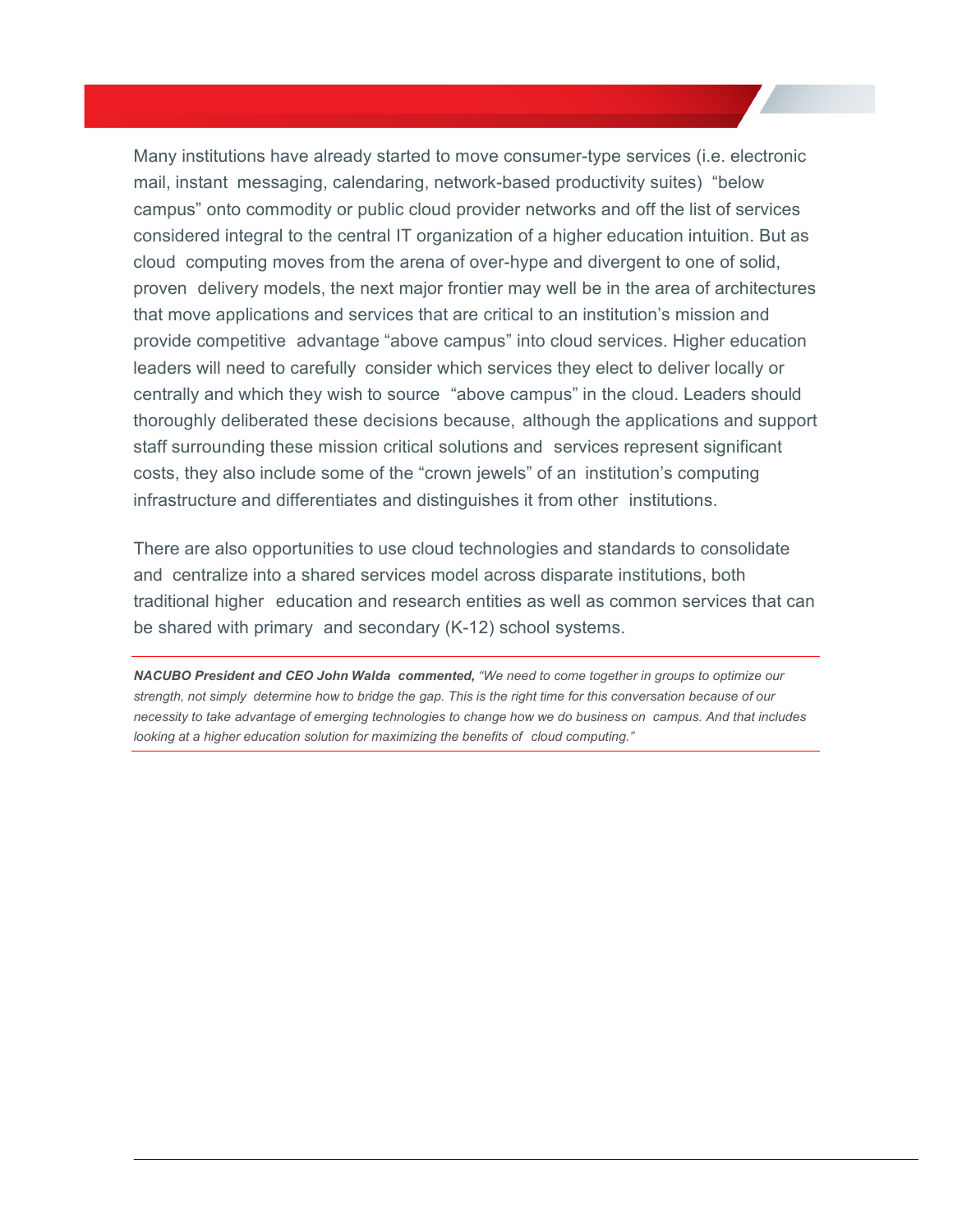# Introduction to Cloud Computing

 Cloud computing is a model for enabling convenient, on-demand network access to a shared pool of configurable computing resources (e.g., networks, servers, storage, applications, and services) that can be rapidly provisioned and released with minimal management effort or service provider interaction.

 Today, cloud computing is at an early stage in its lifecycle. However, the evolution and convergence of technology trends over the last several years has been driving enterprise data centers and service providers to grid computing, clustering, server virtualization, SOA shared services, and large-scale management automation. For more than a decade, Oracle has been the leader in these areas with thousands of customer successes and a high level of investment. One of Oracle's most significant  acquisitions, Sun Microsystems, authored "*The Network Is the Computer.*" Cloud computing is merely the latest term used to describe that reality. Today, Oracle powers the cloud and is the foundation for many of the world's public and private clouds.

 This paper provides an overview of the standard definitions of cloud computing and opinions from leading organizations in education IT on prospects for cloud computing adoption. It also provides recommendations and opinions on cloud models and architectures that hold the greatest potential to deliver on the promises of cloud computing for higher education and research—efficiency, cost savings, and improved service delivery.

## What is Relevant in Cloud Computing for Education?

#### Key Points

 Several key factors are driving cloud computing in higher education and research—none of which are new to IT leaders: shrinking budgets, increased complexity, and continuously accelerating user expectations. Added into this mix for many institutions is the use of legacy or customized software and technologies that are resource-intensive to maintain and update.

In our work with higher education and research institutions around the world, we've observed the following key points:

- **»** Cloud computing builds on well-established distributed computing and shared services concepts.
- **»** Data center consolidation, optimization, and virtualization are logical steps in the evolution of an organization towards a cloud computing model.
- **»** For higher education, the challenge is not "if," but rather 'how and what' to move to the cloud.
- **»** The US Federal Government's National Institute of Standards and Technology (NIST) has provided a comprehensive framework to describe cloud computing, including service and deployment models and a framework for the development of cloud computing interoperability and security standards.
- **»** There are important differences between the public and private cloud deployment models.
- **»** Operating system (OS) virtualization is not equivalent to cloud computing. In fact, it may exacerbate problems of cost and complexity through "VM sprawl."
- **»** Virtualization can be delivered at different levels; service-driven virtualization rather than infrastructure-driven virtualization is the most beneficial form of virtualization.
- **»** OS virtualization (hypervisor-based) is limited and deficient as it essentially promotes creating "virtual silos" instead of physical silos. Therefore, it does not necessarily deliver the benefits of a true cloud model.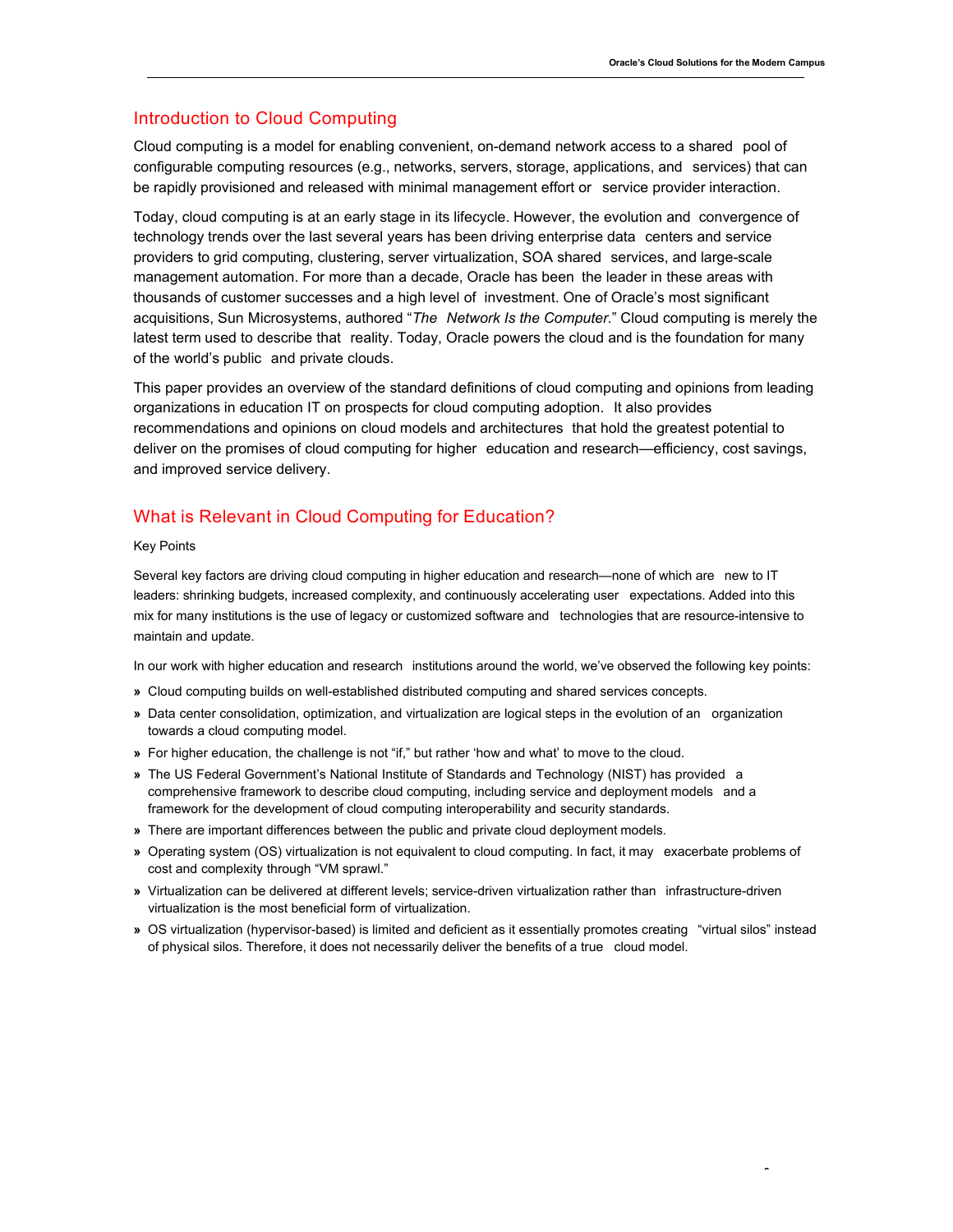Perhaps the most important perceived benefit of cloud computing by higher education and research institutions is that shared service models through cloud computing offer affordable choices and a multitude of options never before available to an industry which has so long lagged behind the private sector in its ability to keep pace with technology resources purchasing power.

 *"As we strive to expand access to a broad range of learners, we need to deliver near-real-time service in registration, payment, and other student-management tools. Being a Design Program partner gives us the chance to rethink our delivery of these services in light of modern realities and the need for greater levels of stewardship over our resources. It allows us to pursue efficiencies that align with our core mission," Steve Hahn, Interim Vice Provost for Enrollment Management, University Wisconsin-Madison, September 29, 2014, wallstreet: online*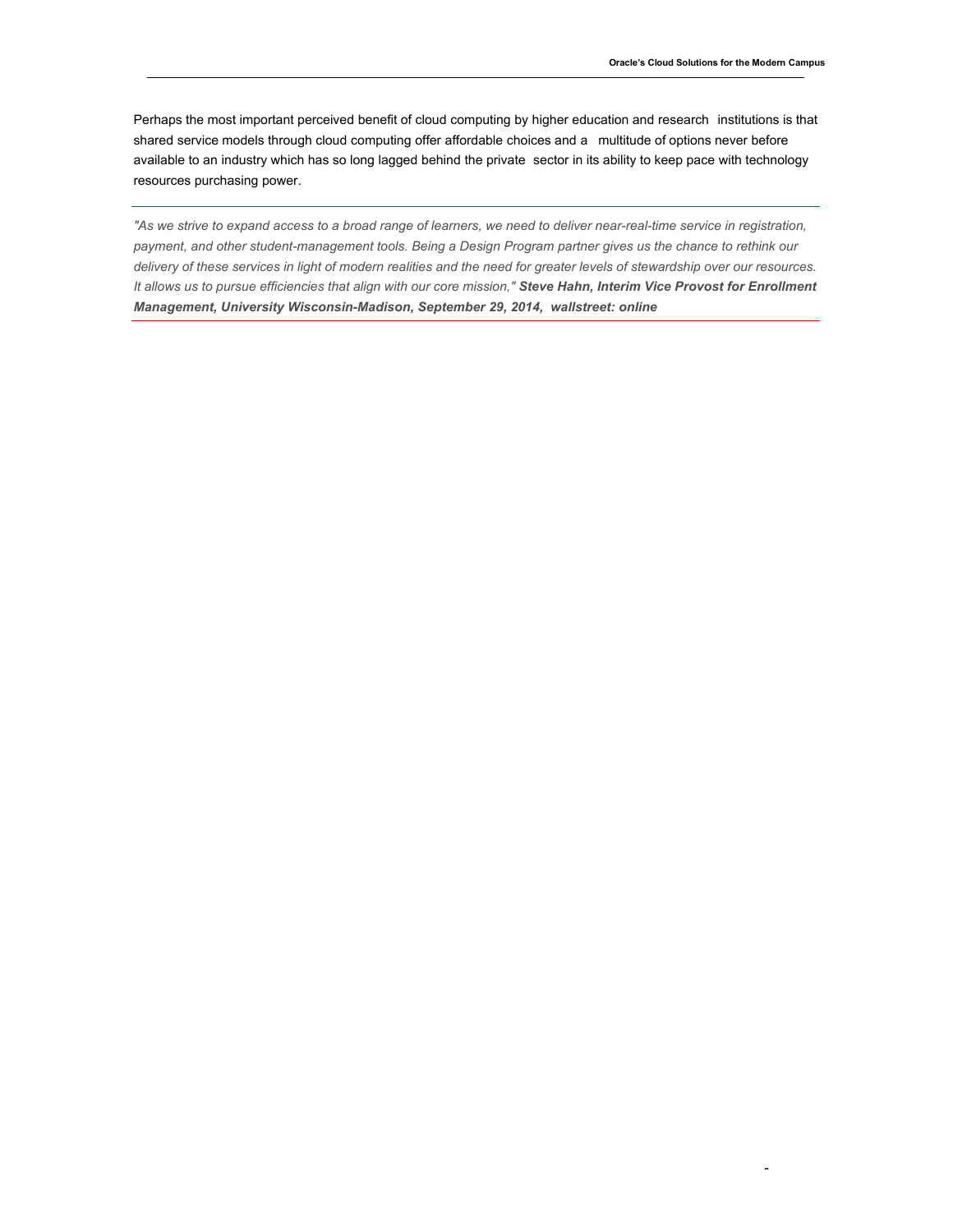#### History

 The concept of shared services infrastructure has existed in the IT industry for a long time. You might even consider mainframe computing to be a forerunner of cloud computing as some of the characteristics of cloud computing such as virtualization, multi-tenancy, and metering (charge back) were well established during the heyday of mainframe timesharing computing and still exist today.

 Organizations tinkered with server and server consolidation or "utility computing," but centralized management and metering practices were still too immature from a functional business model perspective.

 With the explosion of client-server computing, IT organizations began to grow vertically to meet the demands of various business functions. This led to a widespread proliferation of hardware and software resources across the enterprise. This proliferation was later exacerbated by the widespread adoption of Internet-based technologies as businesses rushed to provide services using the Internet. After the initial wave of euphoria around the Internet had passed, many organizations began to examine their use of IT more carefully, asking questions such as:

- **»** How do we run IT as a service, not just cross-departmentally throughout the campus, but across multiple institutions and even institutions outside our system?
- **»** How can we manage IT resources in a "just-in-time" model?
- **»** How do we control costs through predictable resource allocation?
- **»** How can we identify applications that can be outsourced to reduce expenses and meet our institutional goals for sustainability?

 In response to these questions, the IT industry began to market the concepts of "elastic computing," and Software-as- a-Services (SaaS). These were extensions to the existing shared services infrastructure concept that were now more readily deployable over the Internet. However, these new models often did not sufficiently address issues such as data security, access reliability, service level agreements, and data co-mingling across network, OS, and application layers. In the enterprise software market, initial adoption of the SaaS model was limited to a very small set of applications, most notably customer / constituent relationship management—recruiting, retention, and fundraising, and catered to smaller organizations as opposed to the larger enterprise.

 Over the last five years, the Internet, internet-based computing, and related IT services have matured in terms of stability, security and availability. Technologies such as collaboration and web services frameworks that were in their infancy during the early years of internet computing have matured as well. These changes have led enterprises to explore the feasibility of standardizing processes, reducing costs, and increasing efficiency by adopting some form of cloud computing.

#### Defining Cloud Computing

 Although it is true that a certain amount of marketing hype has tended to obscure the idea that cloud computing is only the latest phase in the evolution of network-based computing, it is also true that cloud computing is getting substantial attention in the marketplace. This is taking place even though there is still some confusion about what cloud computing is or why it might be important. Much of the confusion in the marketplace around cloud computing is due to a lack of common understanding among customers, vendors, and analysts as to what defines cloud computing.

 One vendor-neutral definition of cloud computing for higher education comes from EDUCAUSE, and still holds true today:

 *"In its broadest usage, the term cloud computing refers to the delivery of scalable IT resources over the Internet, as opposed to hosting and operating those resources locally, such as on a college or university network. Those resources can include applications and services, as well as the infrastructure on which they operate."* 

#### *7 Things You Should Know About Cloud Computing, EDUCAUSE, August 2009*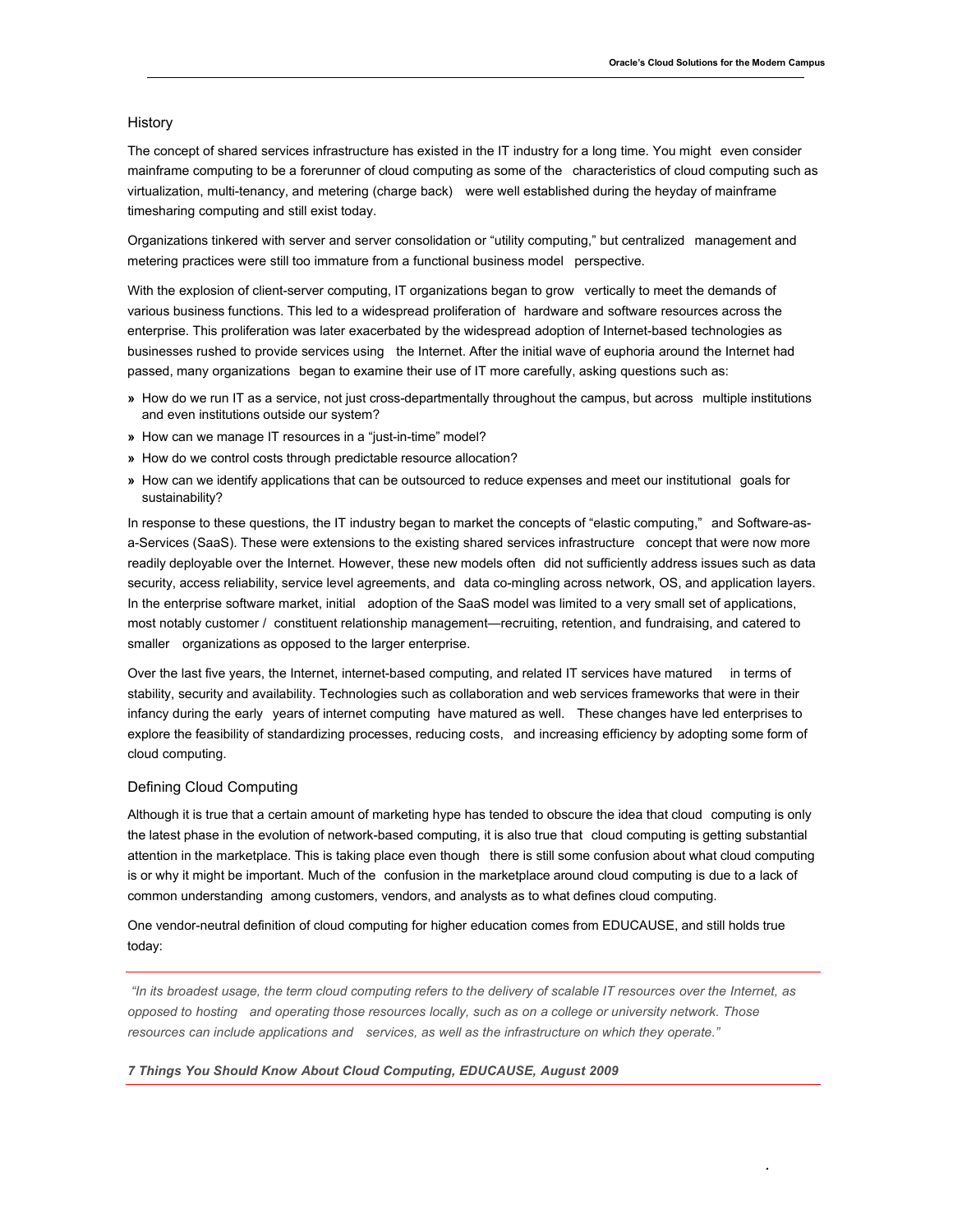NIST further defines cloud as "a model for enabling convenient, on-demand network access to a shared pool of configurable computing resources…" The NIST cloud computing model is composed of five essential characteristics, three service models, and four deployment models. Many industry analysts and consulting organizations have embraced the NIST model in working with their higher education clients globally. For the purposes of this paper, we will use the NIST framework to discuss cloud computing and its component services and models.



Figure 1. National Institute of Standards and Technology (NIST) Cloud Framework

#### Essential Cloud Characteristics

The essential characteristics of cloud include the following:

- **» On-demand self-service.** Unilateral self-provisioning of any resource (CPU, OS, Memory, Storage, Network), hardware or software, as and when needed
- **» Broad network access.** Unfettered access to services via standard methods over the Internet, via PDAs/Smart Phones, thin clients, laptops, and standard desktop workstations
- **» Resource pooling.** Supports the use of hardware and software in a multi-tenant (multiple client organizations sharing computing resources) model while appearing to have infinite available capacity
- **» Rapid elasticity.** Capability to scale up or scale down access to resources based on demand
- **» Measured service.** Capability to provide usage metrics for the purpose of billing and chargeback; allows users to pay only for what they consume and avoiding paying for downtime of services/equipment not being utilized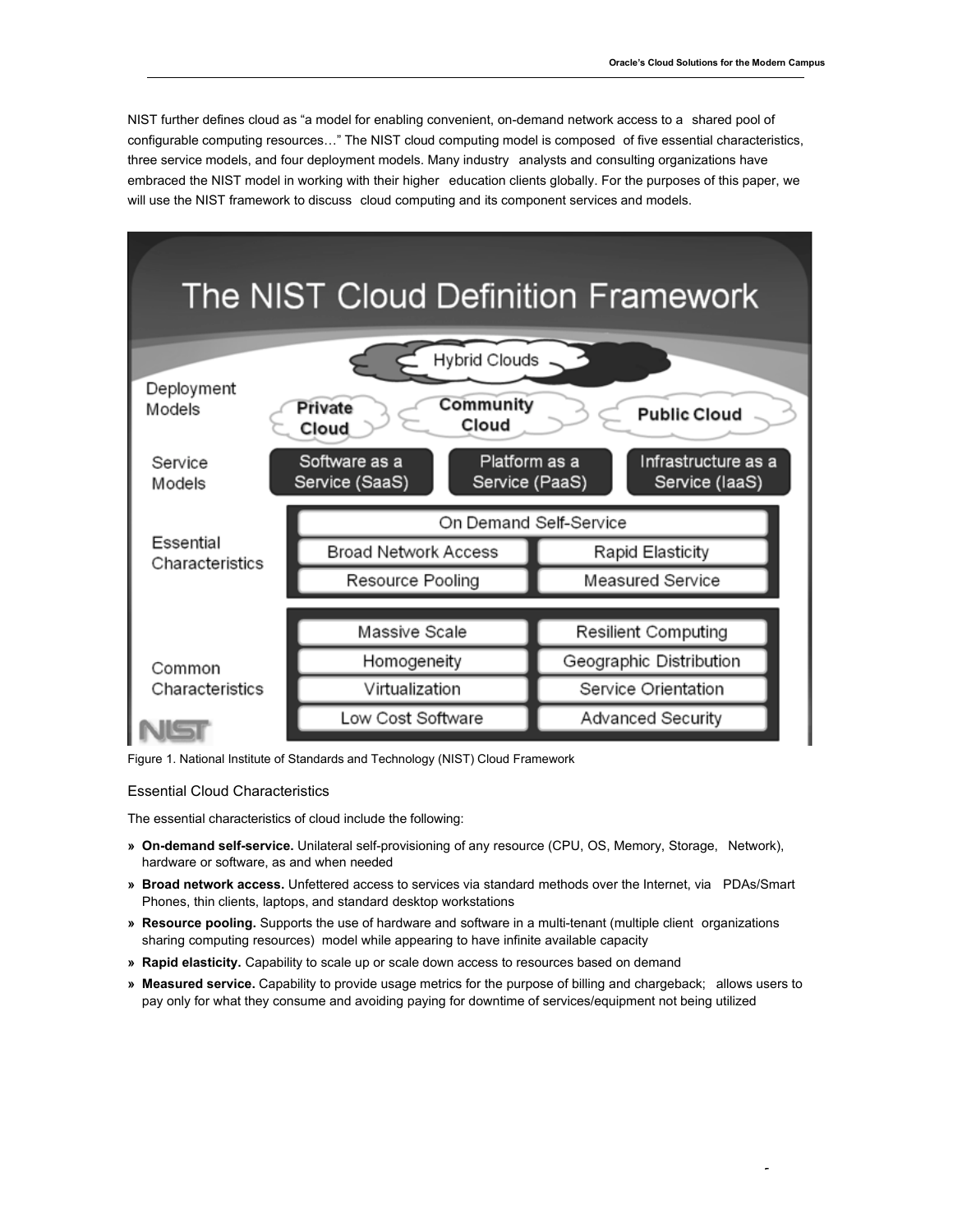#### Cloud Service Models

Service models for cloud computing include the following:

- **» Software as a Service (SaaS).** Applications delivered as a service to end users over the Internet
- **» Platform as a Service (PaaS).** Application development and deployment platform delivered as a service in the cloud
- **» Infrastructure as a Service (IaaS).** Server, storage, and network hardware and associated software delivered as a service in the cloud

#### Deployment Models

The following deployment methods are available for cloud computing:

- **» Public cloud.** Available via the Internet for public use. A public cloud can be free or subscription pricing by individuals or organizations
- **» Private cloud.** A dedicated cloud for exclusive use by a specific organization or enterprise. Sometimes called an enterprise cloud; can be on-premise or off-premise hosted by a third-party provider
- **» Community cloud.** Shared by various organizations in support of a specific community. It can be either off-premise or on-premise
- **» Hybrid cloud.** A mix of the specified cloud models cited above, or the use of technologies selected for their cloud capabilities integrated into traditional data centers

#### Cloud Computing: More than Operating System Virtualization

 Many higher education and research organizations are considering or are already going through the process of data center optimization as a means to reduce their capital and operational expenses. These data center optimization efforts often involve the use of OS virtualization solutions to enable resource consolidation. Because server consolidation using virtualization and cloud computing share some common technologies, customers may think that having an OS virtualization strategy is equivalent to a blueprint for cloud computing. It is not.

 Cloud computing implies a level of dynamic, flexible resource sharing and allocation of assets, but these services are generally not necessarily provided through virtualization alone.

 One of the primary drivers for the use of virtualization solutions is the need to consolidate data, hardware, licensing, and disaster recovery capabilities. Virtualization enables consolidation by separating the OS and application layers from the hardware platform in a system. However, hypervisor-driven virtualization (OS based virtualization) allows an enterprise to only share at the infrastructure level. As an enterprise, the true value of cloud computing is in moving away from physical silos to a shared model where *both* the infrastructure *and* services are shared, scalable and available. Without a service-oriented approach extending to the platform level, OS Virtualization essentially runs counter to this—by promoting "virtual silos" and thereby severely limiting the true advantages of a cloud model. Also, one needs to understand that there are a variety of virtualization techniques available at various levels in a system that can provide, in many cases, improved scalability, performance, and manageability, including grid-based virtualization.

 Similarly, consumers should not equate virtualization vendors (e.g. VMware) with cloud computing service providers. A cloud computing service provider may utilize virtualization technologies in its service infrastructure, but that does not mean that a vendor of virtualization products is a cloud provider simply because it furnishes the virtualization software. Today, vendors of virtualization software often do not provide complete cloud computing services and may not be capable of doing so. Furthermore, OS virtualization vendors require the deploying IT organization to understand and control all applications that reside in the virtualized environment. OS virtualization tools do a poor job capturing and applying requirements around data integrity and operational continuity as it relates to disaster recovery and data dependencies. Consequently, virtualization solution vendors do not provide the full array of technologies required to deploy and manage a cloud computing service.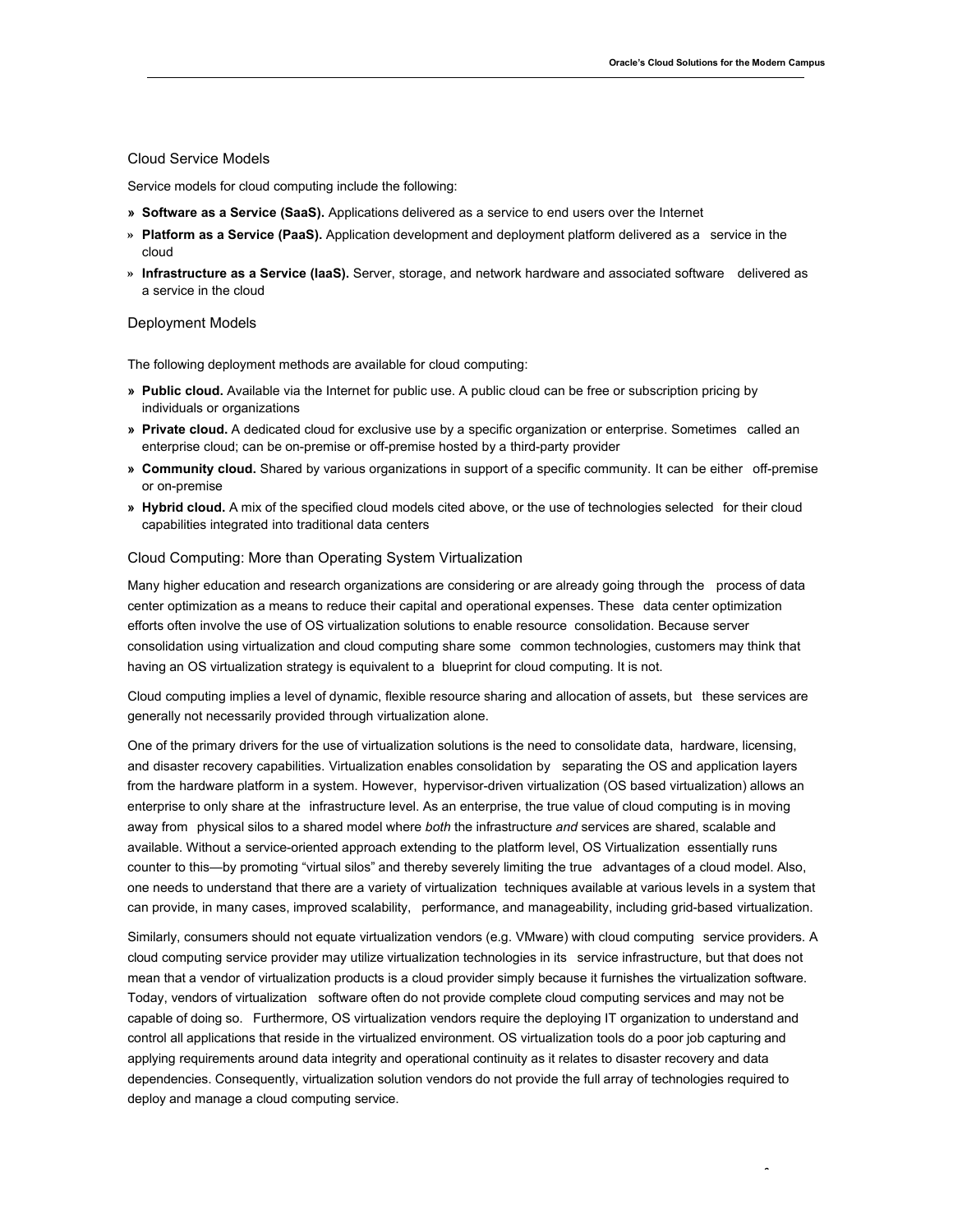#### Cloud Security

 One of the common reasons given for the slow uptake of cloud computing thus far is concern about security. While security in a cloud model is often viewed in terms of network security, this is a highly restrictive view as it relates to higher education and research. Concerns regarding data integrity, physical security, back-up /recovery, and regulatory compliance are prevalent for every education and research IT organization today. The largest perceived risk is that of putting trust in a provider or being able to prove that trust to the end user. As with dedicated environments, the common practices and standards for risk mitigation regarding access, privileged user permissions, and monitoring remain relevant. The cloud-specific challenges focus more around intrusion detection, data location, and impact on compliance requirements.

 Data and application security in higher education and research may also be subject to controls by central governments and ministries. Many of today's cloud service providers do not explicitly address these controls. Guaranteeing compliance is a challenge in a cloud service model, as multi-tenancy can raise concerns about data co-mingling (multiple departments' data in a shared database or in use by a shared application).

 Regulatory compliance is the most significant security challenge. The majority of regulatory standards were written when systems and applications were under physical and technical controls of the organization operating the application. Cloud turns this model upside down and presents a challenge for both consumers and providers. Appropriate configuration and management controls can address the requirements, but validating these from a provider often proves tricky.

# Oracle: The Leader in Cloud Computing

#### Key Points:

Oracle's many qualifications make it the clear leader in cloud computing.

- **»** Oracle is a key part of the existing cloud; Oracle is the computing backbone of the Internet and the enterprise.
- **»** Only Oracle, with intellectual property that spans all layers of the computing stack (from application through OS, middleware, and database, to servers and storage) can engineer products, such as the Oracle Exalogic Elastic Cloud and the Exadata Database Machine, to facilitate truly elastic, scalable, shared service infrastructures with extreme performance and efficiency.
- **»** Only Oracle now offers a secure, truly elastic public cloud.
- **»** Oracle leadership includes founding members of the Cloud Security Alliance—helping to set standards and promote best practices.
- **»** Oracle is aligned with the NIST cloud computing framework and fits into all three of the NIST service models.
- **»** Oracle On Demand is a SaaS leader for many education institutions today
- **»** Oracle products provide key security features for the cloud.
- **»** Oracle complies with key standards, including DIACAP and FISMA and their equivalents.
- **»** Oracle provides end-to-end management capabilities for cloud computing, including industry leading capabilities with Oracle Enterprise Manager (OEM).

 Oracle has a solid history of providing the enabling technology for the evolution of computing solutions for the past 30 years. Cloud computing, which arrives on the heels of the rapid rise of internet-based computing, already takes significant advantage of Oracle technology and thousands of government, education and healthcare deployments of that technology. The vast majority of the largest businesses that operate on the Internet are using Oracle technologies to meet their requirements for scalability, availability, and security. Just as the pioneers and leaders of Internet computing depend on Oracle, so do the pioneers and leaders of cloud computing. In fact, in many cases these are the same businesses and organizations. Oracle is a well-established provider of core platform components of the Internet and internet-based businesses. Therefore, we are not only well positioned to enable cloud computing, but we are already doing so. This is particularly important to our customers who are considering private cloud deployments to gain the benefits of cloud computing while retaining control over security, compliance, and integration.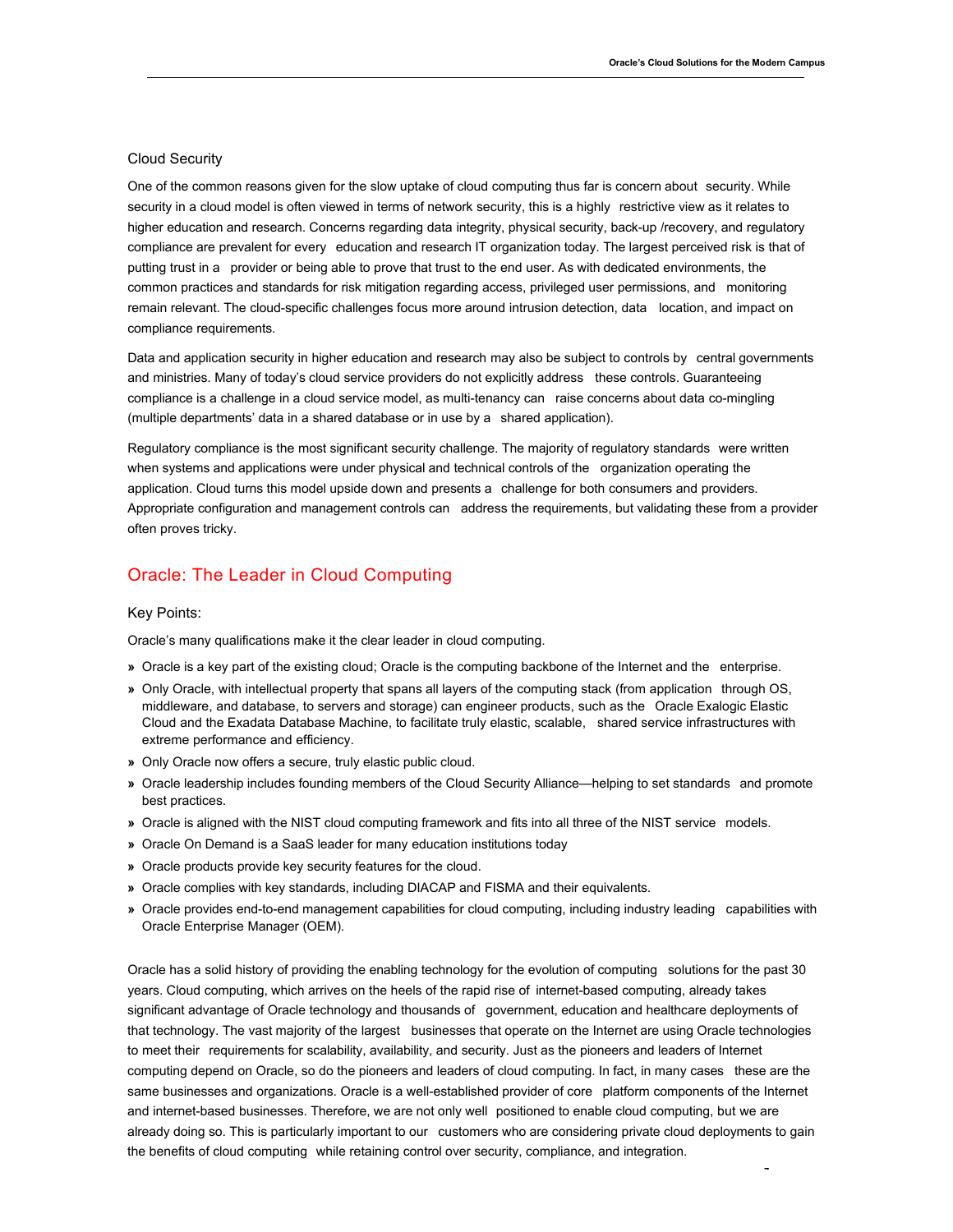#### Oracle's Alignment with the NIST Cloud Framework

 Oracle's cloud offerings align well with the NIST cloud computing framework. Figure 2 outlines how the various Oracle product sets align with the NIST defined service models. These products satisfy the definition of cloud computing as it relates to self-service, elasticity, resource pooling, and broad network access and metering. These products can also be deployed in various delivery models as defined by NIST. Oracle supports all of the delivery models defined by NIST, including deployment on a public cloud or in a private or enterprise cloud.

| <b>SAAS</b> | <b>Applications</b><br>Social, Marketing, Service, Sales, Student, Finance, HCM                                |                                                                                                                                                           |
|-------------|----------------------------------------------------------------------------------------------------------------|-----------------------------------------------------------------------------------------------------------------------------------------------------------|
|             | <b>Middleware</b><br>Weblogic Server, Coherence, SOA Suite                                                     | <b>Security</b><br><b>Self-Service</b><br>ୟ<br><b>Manageability</b><br><b>Enterprise</b><br>Manager,<br>Ops Center,<br><b>Security</b><br><b>Products</b> |
| <b>PAAS</b> | <b>Database</b><br><b>RAC</b>                                                                                  |                                                                                                                                                           |
|             | <b>Operating System, Virtualization</b><br>Oracle Solaris, Oracle VM, Oracle Enterprise Linux<br>Database GRID |                                                                                                                                                           |
| <b>IAAS</b> | <b>Hardware/Storage/Network</b><br>Engineered Systems, Oracle Sun Hardware<br>Automatic Storage Management     |                                                                                                                                                           |

Figure 2. Oracle's alignment with the NIST framework

#### Public Cloud Deployment

 To date, cloud adoption in higher education and research has been relatively slow and limited to email and collaboration services. However, the primary reluctance of many institutions to expand their use of public cloud services has been based on concerns over privacy, security, and the potential or perceived risks associated with multi-tenancy databases.

 Oracle understands the resource and economic challenges its customers are facing and the limitations and potential risks of today's existing public cloud services. As a result, Oracle has developed and announced a secure public cloud offering that includes Oracle's Fusion applications, middleware and database managed, hosted and supported by Oracle—, and offered in a pay-as-you-go model . More details about Oracle's Public Cloud can be found on cloud.oracle.com.

 Besides cost savings, efficiency and security, another advantage of the Oracle public cloud to higher education and research institutions is that the applications, middleware, and database services are standards-based—not proprietary—enabling institutions to deploy their applications in the Oracle public cloud, a third party cloud, or on- premise. This means that higher education customers can move applications between the Oracle cloud to on-premise and back again without disruption of service or support. Oracle's public cloud is truly secure, flexible, and elastic.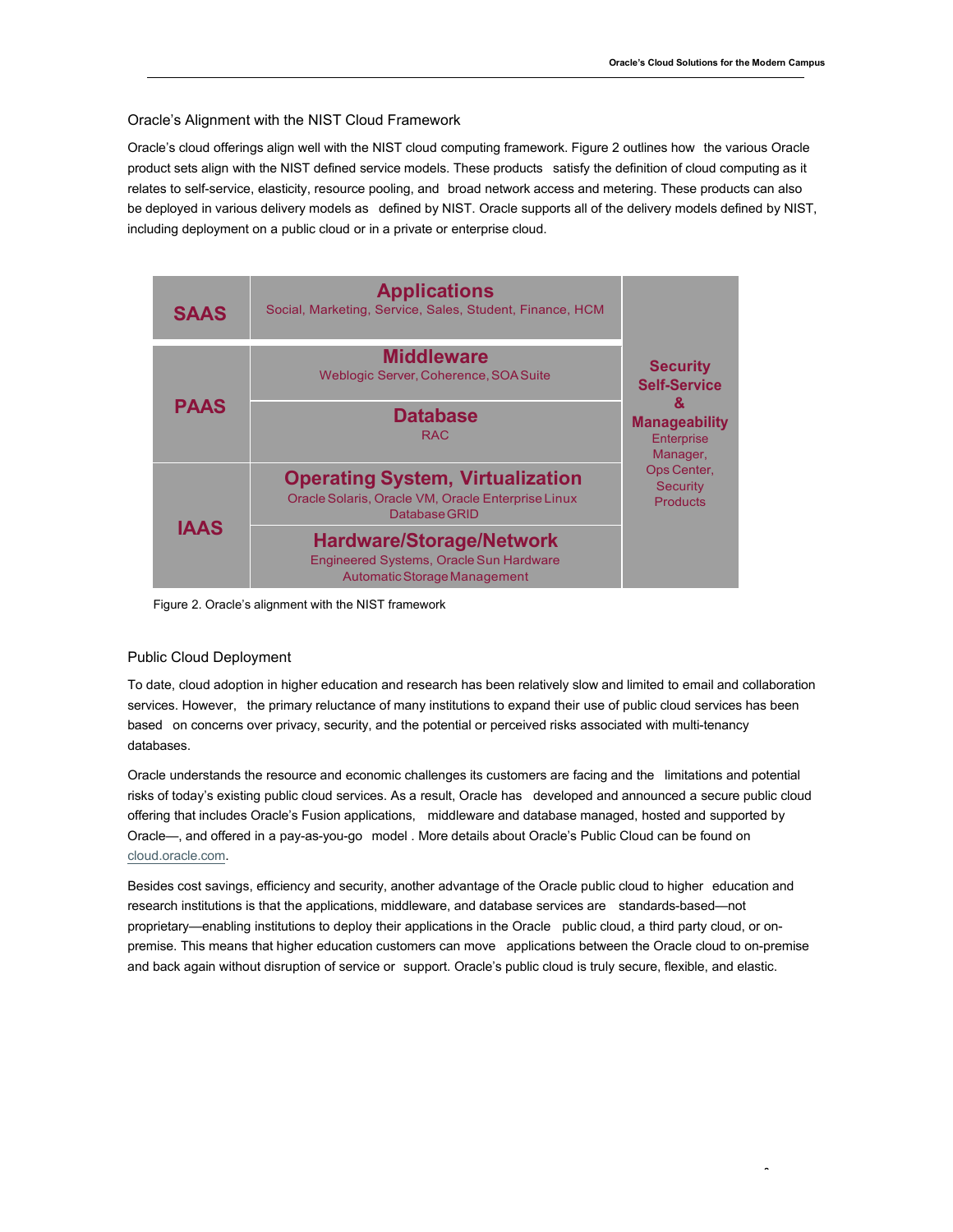#### Private Cloud Deployment

 While the ability to scale capacity on-demand and provide broadly available elasticity is a benefit of cloud computing and the future direction of the public cloud, Oracle believes the greatest near and medium term opportunities for education (K-12 as well as higher education) rests with shared services models and private clouds. In this model, like- minded education or research organizations can use a shared cloud infrastructure, or single institutions can take advantage of specific cloud technologies such as virtualization-enabled self-provisioning of application environments.

 Oracle's engineered systems along with powerful enterprise management software are the building blocks for these private cloud infrastructures.

 Oracle is positioned to enable higher education and research organizations to be successful with private cloud initiatives. Oracle is the leading PaaS provider with prebuilt security and integration features based on open standards. Private clouds built on the Oracle platform will be inherently secure and provide standards-based application and data integration capabilities. Oracle has a proven track record in supporting higher education, research, public sector, and healthcare shared service centers with integrated solutions that meet higher education and research institution requirements for secure access, data segregation, and manageability.

#### Oracle and Cloud Service Models

 In addition to supporting multiple cloud deployment models, Oracle also provides both the technology and the applications to enable all of the cloud service models. In particular, Oracle On Demand has been a leading provider of SaaS services for several years, providing the full spectrum of private and public cloud deployment options. More recently, Oracle's platform for SaaS has become a leading PaaS service platform.

#### The SaaS Service Model

The following are key points of the SaaS service model:

- **»** Oracle On Demand provides a secure private SaaS cloud built on the scalable / elastic grid infrastructure of the Oracle PaaS platform.
- **»** Oracle On Demand is available for ERP, CRM, PeopleSoft Campus Solutions, Hyperion, Business Intelligence and Beehive with more offerings underway.
- **»** Today, Oracle's SaaS offering supports 3.6 million end users. Customers drive and manage their utilization based on peak periods with self-service flexibility. This allows the consumer to maintain continuity based on demand and need, while only paying for those services utilized.
- **»** Oracle On Demand currently provisions new systems and refreshes existing systems every week while providing high quality of service levels and high efficiency resource utilization.

More details about Oracle On Demand can be found on Oracle.com.

 Oracle builds its applications with shared environment considerations in mind, making them well suited to cloud deployment. The applications have also been built and certified on Oracle technologies such as application grids, RAC clusters, Oracle VM, and Oracle Automated Storage Management, key technologies for implementing effective cloud infrastructure. Our SaaS Service implementations use our complete, open, and integrated architecture through employment of Fusion Middleware 11*g* R3. Our next-generation SaaS Applications, also based on Fusion Middleware, will provide a roadmap of improved functionality and deployment flexibility in future SaaS service models.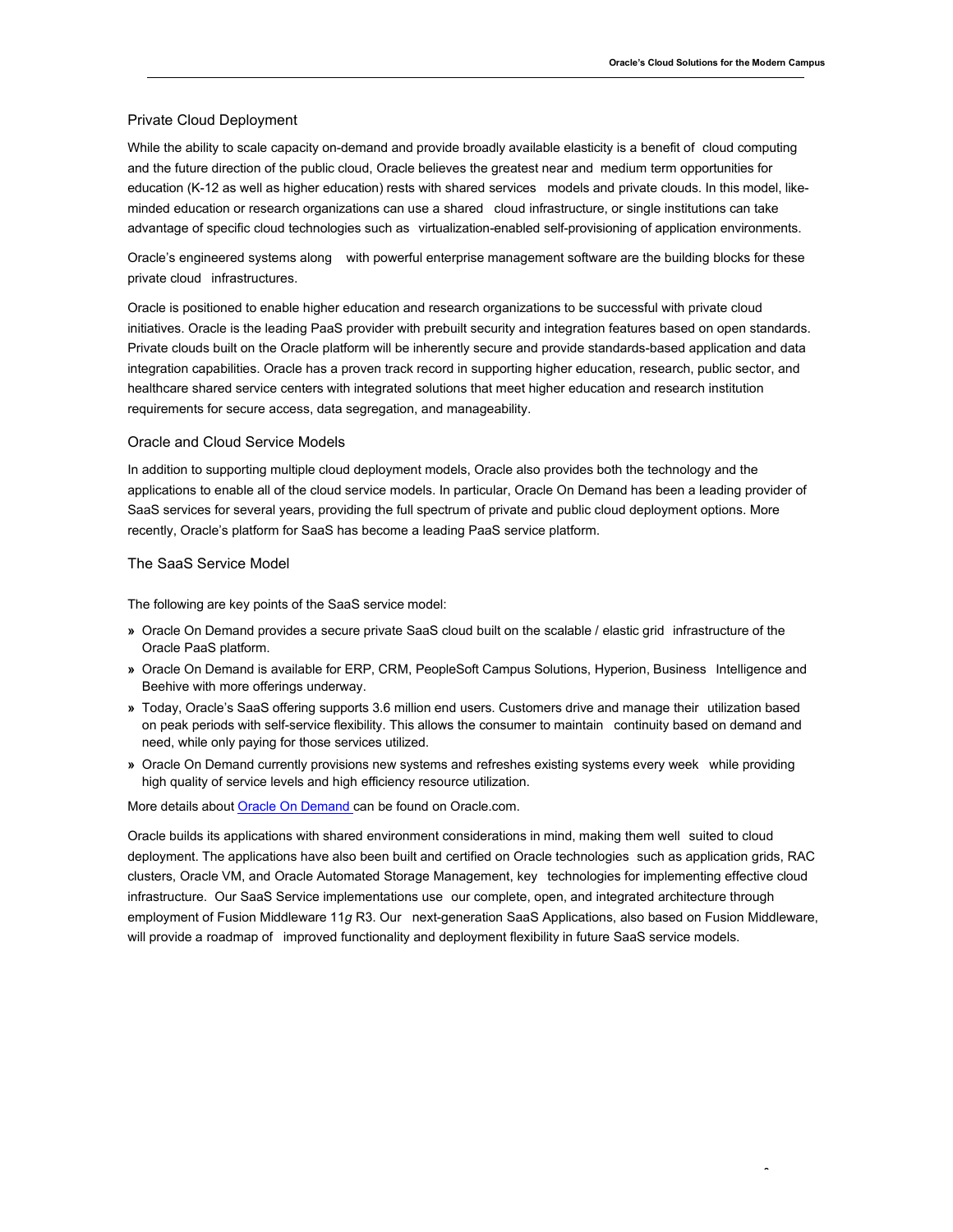# Oracle Cloud Services for the Modern Campus:

#### Constituent Experience Cloud

 Oracle offers a complete and integrated CRM solution that breaks down silos to deliver a seamless customer experience across marketing, sales, commerce, service, social, and configure, price, and quote (CPQ). Whether deployed modularly to tackle specific business challenges or deployed as a comprehensive solution, Oracle's CRM approach enables your institution to:

- **»** Provide cross-channel, consistent customer experiences using pre-built business processes that span silos
- **»** Integrate CRM with enterprise applications, providing connections throughout the student's journey and making operations more efficient
- **»** Take advantage of industry-specific best practices for competitive advantage and lower TCO

 *"The findings of Ovum's 2014 survey show that a number of higher education institutions have either deployed, are trialing, or are planning to use SaaS as the primary delivery model for most solutions areas. Furthermore, where institutions have no immediate SaaS deployment plans for given solutions, approximately 30% stated that they are likely or very likely to use SaaS as the primary delivery model in the next five years. This clearly indicates that SaaS momentum is building in the higher education industry, and reluctance to consider cloud delivery has passed." – Ovum 2015 Trends to Watch: Higher Education Report, November 5, 2014* 

#### Student Cloud

 Oracle plans to deliver a new, innovative, and complete Student Cloud system based on the most modern, collaborative, and secure technology available from any vendor. The new system will provide comprehensive student life cycle support for all types of institutions by coordinating interactions and engagement across channels and devices.

The Oracle Student Cloud is a modern student system that is:

- **» Student Centric:** Designed to meet the needs of today's students, the Oracle Student Cloud provides a complete, modern student experience. Through a single, intuitive user experience across devices and platforms, students can access information when and how they need it.
- **» Relationship Focused:** Institutions can promote student success by delivering the personalized outreach and engagement that modern students expect. The Oracle Student Cloud will foster real time collaboration between students, advisors, and faculty, enabling institutions to build relationships that lead to better recruiting and retention.
- **» Mobile & Engaging:** The Oracle Student Cloud makes it easy for everyone to access information on any device. Students and faculty will have a connected experience with access to their information anytime, anywhere. Communications and notifications will encourage proactive interaction. And, embedded social capabilities will promote collaboration.
- **» Flexible & Extensible**. The flexible architecture of Oracle Student Cloud will give your institution room to grow as your programs and student offerings expand to manage flexible and traditional term students. You'll be able to enroll and assess your students in a variety of ways to achieve your strategic enrollment objectives and promote student success. Integration with your learning environments will help deliver a seamless learning experience and flexible learning paths will help you define, monitor, and report on your students' progress.

 In addition, context-based analytics will provide your advisors, faculty and staff with insight into your student body to help them better understand student needs and issues to intervene proactively and plan more accurately.

 Oracle cloud solutions never intermingle customer data, so your organization can be confident that its information is secure. You can also choose whether you'd like your SIS on Oracle cloud or a private cloud.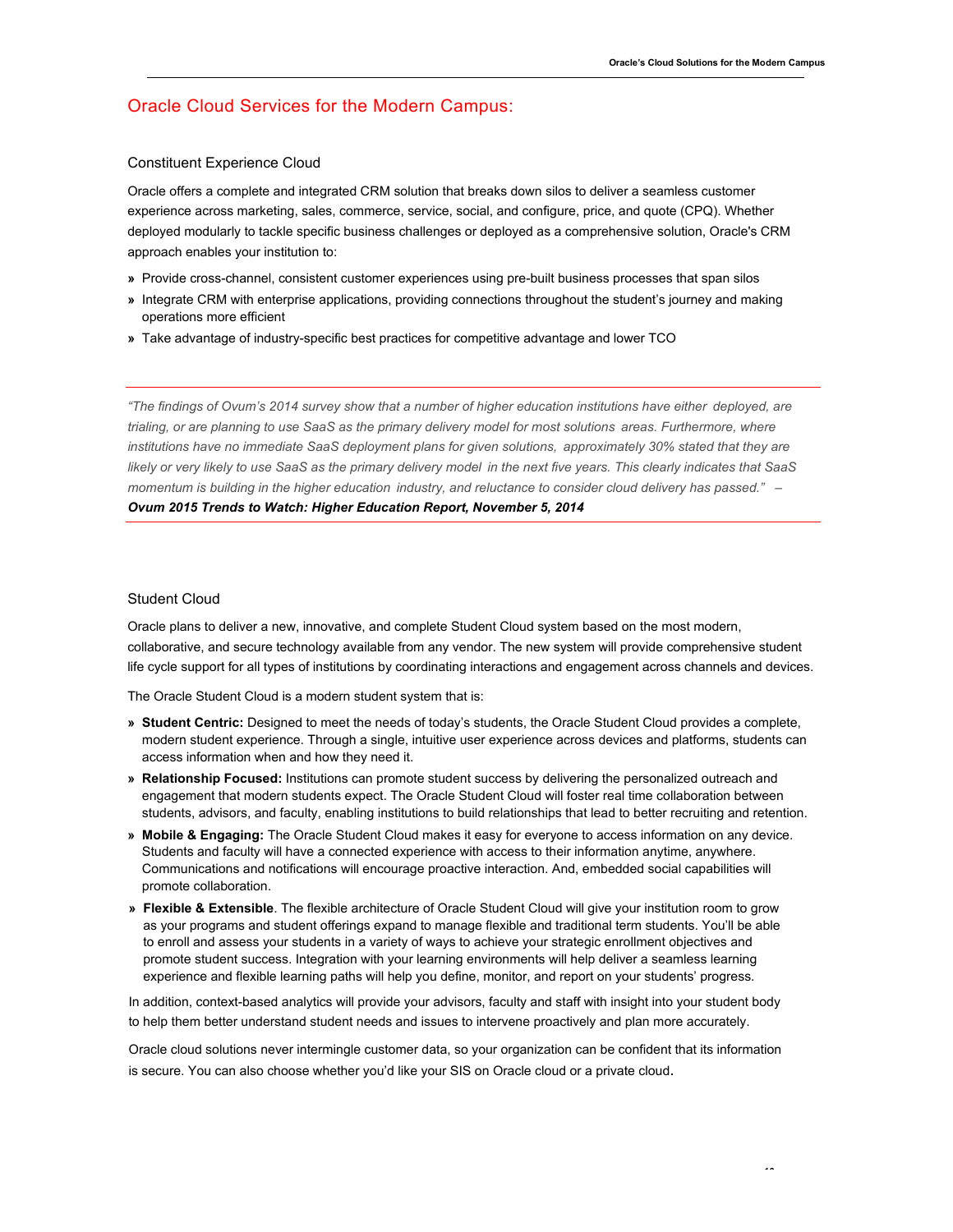#### HCM Cloud

 Modern HR empowers the individual with easy-to-use tools that are personalized, social, deliver insights and cover the full employee lifecycle. The Oracle HCM Cloud is a complete, modern solution that is:

- **» Talent Centric:** A complete talent solution from social sourcing through talent review and succession planning allows you to understand the best sources of internal and external talent so you can respond quickly to talent needs, and execute a forward-looking talent strategy.
- **» Social and Collaborative:** With pervasive collaborative capabilities such as social sourcing, social performance, social goal and career management, and social learning embedded in your HR processes, you can drive better peer-to-peer communication, facilitate employee collaboration, and enable knowledge sharing in the workforce.
- **» Insightful:** With big data and predictive and embedded analytics solutions, you can answer complex workforce questions, forecast performance and risks, and empower your staff to make decisions based on real-time data.
- **» Mobile and Engaging:** Help your employees get their jobs done faster while fostering great employee experiences— even when they're on the go, or working on smart phones or tablets, with personalized, easy-to-use HR applications and in-context relevant information, 100% available on mobile devices.

 With Oracle HCM Cloud, you can find, grow, and retain the best talent, enable collaboration, provide complete workforce insights, increase operational efficiency and make it easy for everyone to connect on any device.

#### ERP Cloud

 Oracle Financials Cloud Service is a complete, insightful, mobile & engaging, and collaborative solution. It delivers automated financial processing, effective management control, and real-time visibility to financial results. And, it provides deep, higher education capabilities, including:

- **»** Embedded budgetary control across procurement, financials and projects improves visibility of operational costs compared to budget
- **»** A flexible encumbrance accounting engine identifies potential overspending well in advance of the actual expenditure
- **»** An integrated Grants Management platform for managing the complete post award process, from initial funding to close out

 With its modern user experience and contemporary, information-rich features, the Oracle Financials Cloud enables your institution to make better decisions, meet financial compliance and improve your bottom line.

#### The PaaS Service Model

The following are key points of the PaaS service model:

- **»** Oracle is a technology enabler of the PaaS model.
- **»** Many SaaS providers are using the Oracle PaaS platform today (also known as the Oracle Platform for SaaS). Over 250 ISV SaaS providers are using Oracle PaaS today. It is the market leader.
- **»** The Oracle PaaS platform fully supports scalable, elastic, secure, and manageable cloud computing services.
- **»** Oracle Application Express lets customers rapidly build database applications entirely in the cloud.
- **»** Oracle's new Exalogic Elastic Cloud product provides an ideal foundation for developing, consolidating, and deploying many Web based applications onto a single, highly scalable and performance platform.

 Because of its global leadership position in enterprise technology platforms, Oracle is a de facto leader in PaaS. Oracle's database and middleware platforms are technology enablers for the platform cloud, allowing cloud vendors to provide highly available, secure, and flexible high performance solutions built on the Oracle technology stack.

 Over 250 SaaS providers have already adopted the Oracle Platform for SaaS, including Salesforce.com, Ariba, and Perot Systems and, of course, Oracle's own SaaS offerings. Oracle CRM On Demand, Oracle E-Business Suite On Demand, Oracle Beehive On Demand, and others run on Oracle's PaaS platform.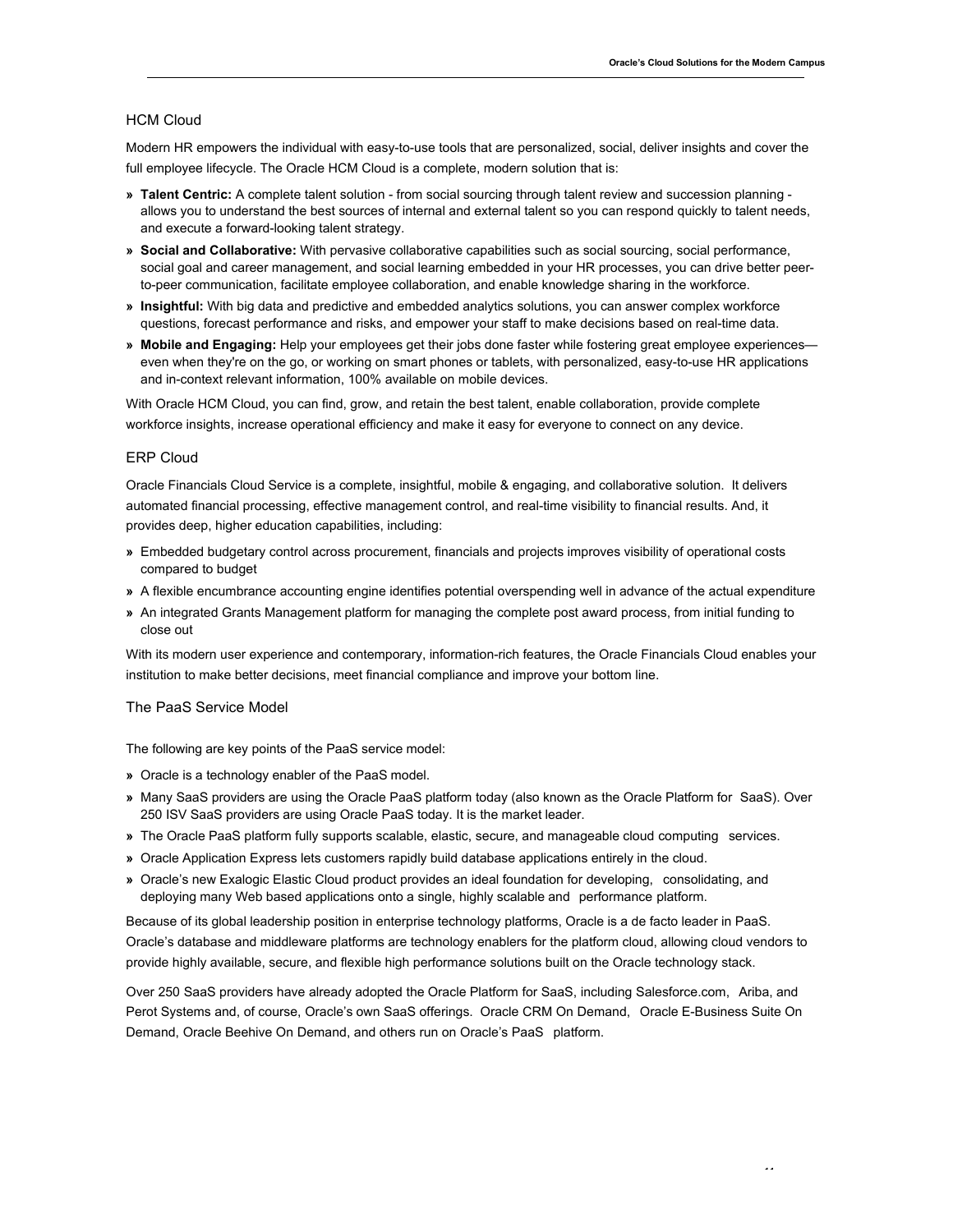Platform as a Services:

- **»** Oracle Storage Cloud Service
- **»** Oracle Compute Cloud Service
- **»** Oracle Database Public Cloud Services
- **»** Oracle Java Public Cloud Services
- **»** Oracle Java Cloud Service
- **»** Oracle Database Backup Service
- **»** Oracle Business Intelligence Cloud Service
- **»** Oracle Messaging Cloud Service
- **»** Oracle Documents Cloud Service

More details about Oracle Platform as a Service solutions can be found on Oracle.com.

#### The IaaS Service Model

The following are key points of the IaaS service model:

- **»** Oracle is a technology enabler of IaaS model.
- **»** Several of Oracle's IaaS technology building blocks are Open Source based, only requiring paid support (OVM, OVM Manager, OEL).
- **»** Oracle VM and Oracle VM Manager provides complete manageability of virtualized environments.
- **»** Oracle VM Templates are unique and provide a capability not available from VMware.
- **»** Oracle Enterprise Manager provides end-to-end management and monitoring of cloud environments for all delivery methods (SaaS, PaaS, IaaS).

 Only Oracle offers the industry's most complete and integrated virtualization, from desktop to the datacenter. Going far beyond simple consolidation, Oracle enables you to virtualize and manage your full hardware and software stack.

 Oracle's virtualization technologies are a key component of IaaS solutions and cover the *entire spectrum* of hardware and software, including:

- **»** Hardware domaining on the Oracle/Sun M Series enterprise servers
- **»** Chip-level hypervisor-based virtualization for SPARC CMT processors
- **»** Hypervisor-based virtualization for x86 servers
- **»** Efficient and highly scalable OS environment virtualization that does *not* require a hypervisor, using Solaris containers

More details about Oracle Infrastructure as a Service solutions can be found on Oracle.com.

#### Managing the Cloud

 Oracle Enterprise Manager and Ops Center have been combined to provide a broad set of capabilities to reduce the complexity and ultimately the cost of managing cloud environments. One of the critical success factors for cloud computing is to provide managed services that can deliver high quality of service levels. End-to-end application, platform, and infrastructure management is required to provide cloud customers with dynamic, flexible, reliable, cost- effective services. Oracle Enterprise Manager provides this management platform for the entire Oracle technology stack.

 Oracle Solaris and Oracle Enterprise Linux are the operating systems that complete the IaaS software stack. Because they are the same operating systems that Oracle uses to develop and test all Oracle software, including all the components of our PaaS, the resulting IaaS platform is highly reliable and not subject to issues that might arise using another vendor's OS. Both operating systems are continuously tuned to work optimally with the rest of the PaaS platform.

More details about Oracle Cloud Management can be found on Oracle.com.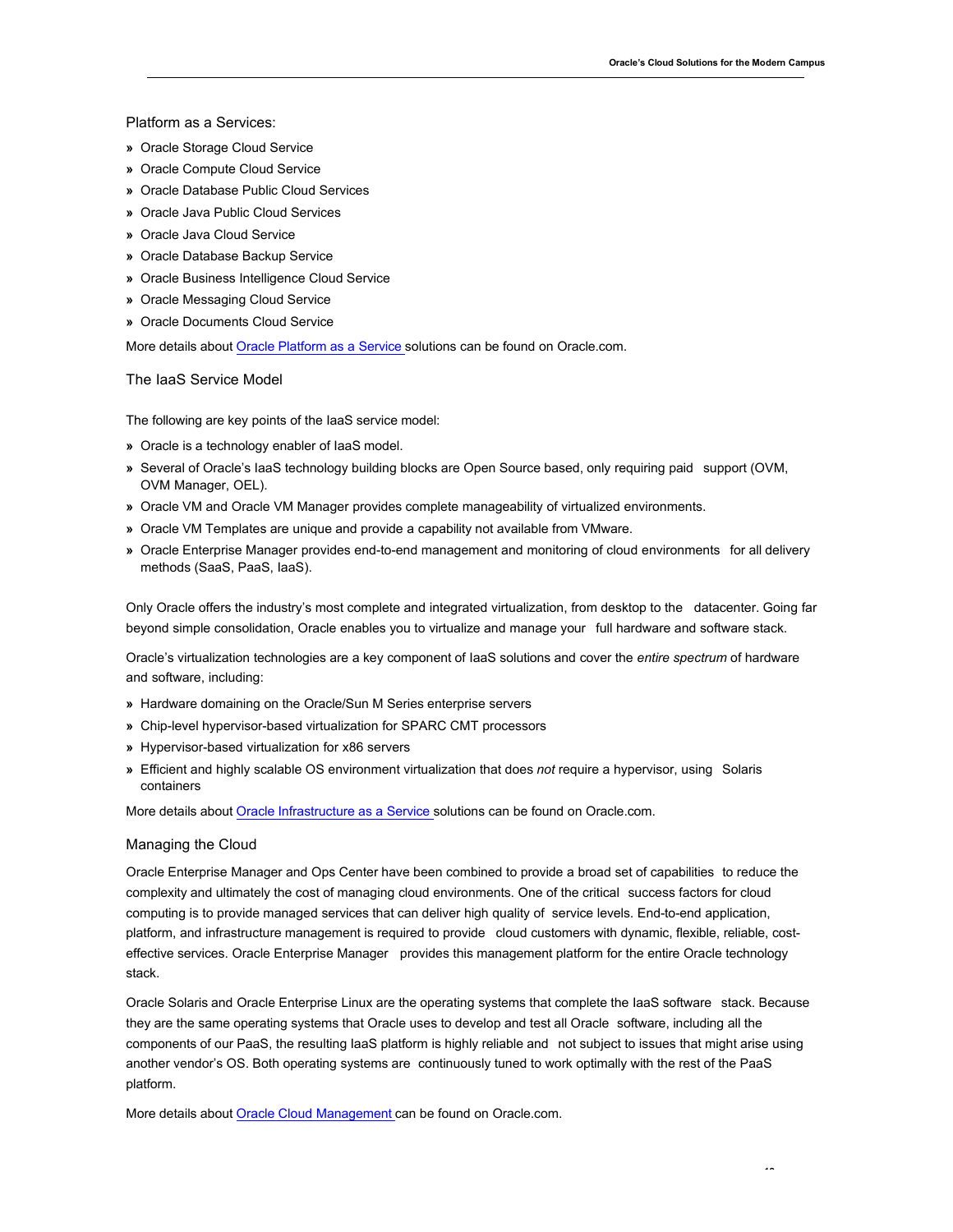#### Securing the Cloud

Oracle is one of the few vendors that offer capabilities to secure a cloud environment from applications to disk.

 Oracle follows a defense-in-depth strategy and believes that security needs to be built-in and not bolted on at a later point of time. In fact, all Oracle products have built-in security capabilities. Also, Oracle's products regularly go through certifications like Evaluation Assurance Level (EAL) Certification as required by various higher education and research organizations. Oracle is the only vendor in the market that can provide security services from an infrastructure perspective (at the chip level) all the way up to application security in a variety of Oracle's application product lines like Siebel CRM, Oracle E-Business Suite and PeopleSoft.

More details about Oracle Cloud Security can be found on Oracle.com.

#### Integrating the Cloud

 For public cloud architectures, Oracle offers a complete and extensible set of integration options. Specifically for Oracle Cloud, Oracle SOA Suite excels at integrating on-premise systems with Oracle cloud based services for application and service level integrations. For example, it can integrate with the Oracle Messaging Cloud Service using REST APIs, and with Oracle Fusion Applications services using SOAP APIs. Furthermore, it supports best practices for application service level integration with cloud services, including service virtualization, mediation, result set caching, service aggregation, process orchestration, centralized security policy management etc. This complements the data integration features to provide one of the most comprehensive on-premise to cloud service integration offerings in the industry.

 For data loading and transforming in the cloud, Oracle Data Integrator supports a knowledge module for Salesforce.com—now available on AppExchange. Other third-party knowledge modules are being developed by customers and partners every day. All of these data integration solutions, like Oracle SOA, are built using the technology underpinnings of Oracle Fusion Middleware which include key elements for managing, securing, extending, and deploying both enterprise and cloud applications. Oracle Fusion Middleware is also the centerpiece of Oracle Cloud Platform Services. Oracle Cloud offers a broad portfolio of software as a service applications, platform as a service, and social capabilities, all on a subscription basis. Oracle Cloud delivers instant value and productivity for end users, administrators, and developers alike through functionally rich, integrated, secure, enterprise cloud services. With Oracle Cloud, you get enterprise-grade application and platform services based on best-in-class business applications and the industry's leading database and application server, managed by experts with over a decade of cloud delivery experience.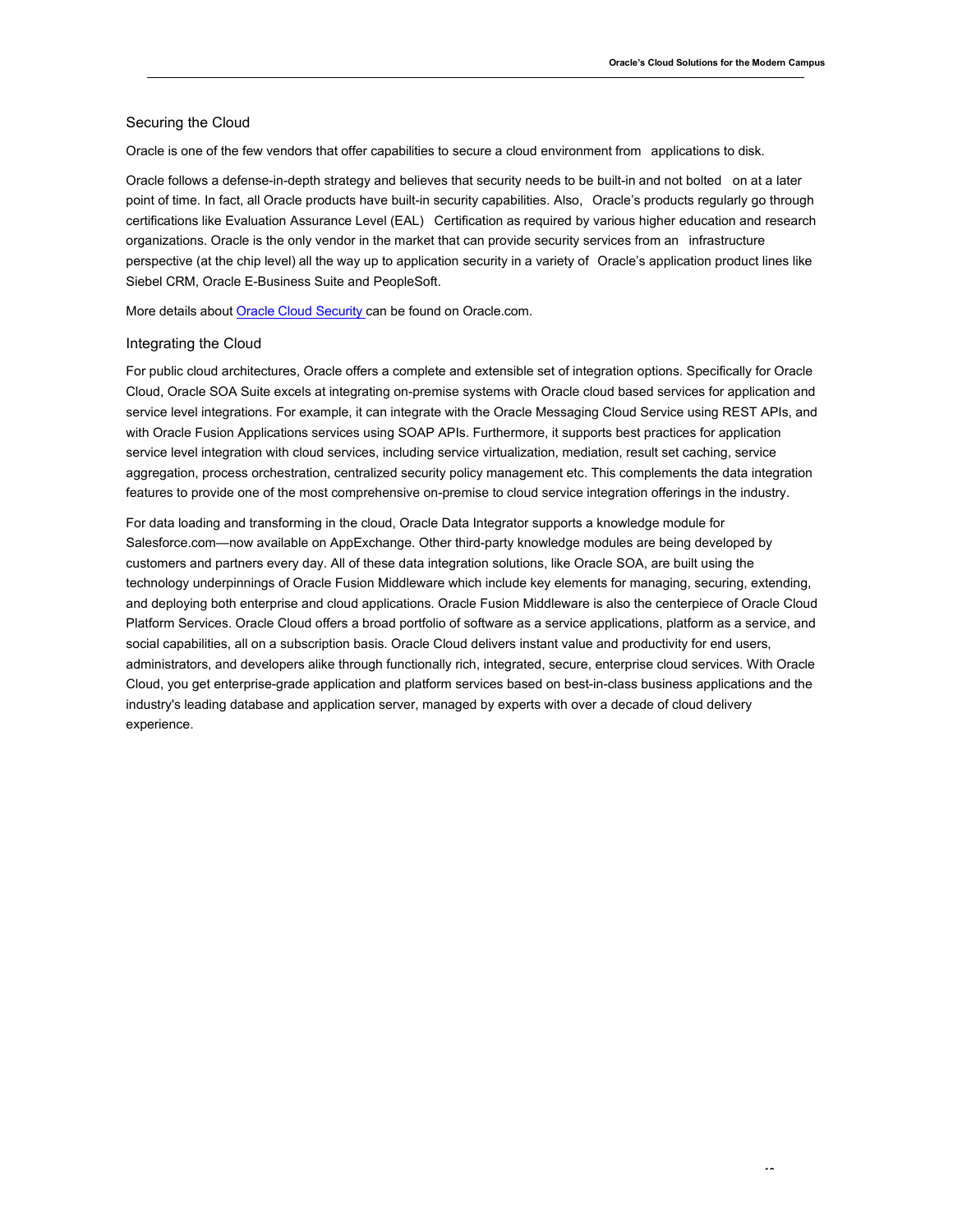# Roadmap to Cloud

 No organization wants to spend time, money or resources needlessly. When it comes to cloud computing, the same is true – organizations do not embark on cloud strategies just to have a cloud. Therefore, it is critical to understand the driving factors behind such a move and whether it is a standalone activity or part of a more transformational move toward delivering IT as a service.

 The journey to cloud computing does not happen overnight, nor does it need to be an overwhelming task. Oracle works with organizations to understand their needs and to develop a cloud strategy that is right for them. One size never fits all, although there are recurring patterns that can help guide customers through the various phases of a cloud computing evolution. These patterns, captured in Oracle's Roadmap to Cloud and Oracle's collection of Reference Architectures, were developed with three customer goals and principles in mind:

- **»** A cloud strategy is not just about technology. It must encompass people, process and technology.
- **»** A cloud strategy must not only benefit IT organizations, but it must mutually benefit the business users who consume cloud services.
- **»** A cloud strategy must be implemented using a gradual and phased approach, aligned to business pace, where each phase can be mapped to measurable business goals and benefits.

 Oracle continually refines the Roadmap to Cloud, collaboratively with the customer, after each phase to ensure continued alignment with customer goals and requirements. Oracle has also developed a suite of strategy, assessment, workshop, architecture, and implementation services to help education customers at every step along their own road to cloud.

# Removing Barriers to Cloud Adoption

 Business leaders know that modern cloud applications can help them lower the cost of IT ownership, accelerate the pace of innovation, and vastly improve their users' experiences. But the journey to cloud often comes with financial and IT integration hurdles. That's why Oracle is paving the way to cloud with a program of flexible financial models, rapid implementation services, and packaged integration services to help customers take advantage of its best-in-class cloud applications.

 The program is open to all Oracle customers of ERP, EPM, HCM, and CRM solutions from Oracle's Siebel, PeopleSoft, JD Edwards, and Oracle E-Business Suite product lines. These customers can decide to redirect elements of their installed, on- premise solutions to Oracle Applications Cloud within the same product family. For example, existing seats of on-premise PeopleSoft HR can be redirected toward a multiyear Oracle Human Capital Management Cloud subscription. This means that customers can use current support spend to move to modern cloud applications.

 To further assist customers, Oracle offers Cloud Express rapid startup services, as well as packaged cloud integrations that can help accelerate the migration to cloud

## **Conclusion**

Oracle has three strategic objectives in cloud computing for education:

- **»** Ensure that cloud computing is available as an enterprise-grade service to enable effective adoption by our education customers.
- **»** Provide the infrastructure necessary to power both public and private clouds to give education institutions meaningful choices when they are making decisions about cloud deployment.
- **»** Jointly develop with education institutions (ministries of education, higher education systems, state agencies, etc.) shared services models that drive extreme performance and efficiency.

 Oracle and Sun were early pioneers in SaaS with Network.com and Oracle On Demand, providing customers with an off- premise hosting model for ERP and CRM applications as well as PaaS for many different kinds of applications. Oracle continues to provide on-demand services for various higher education institutions.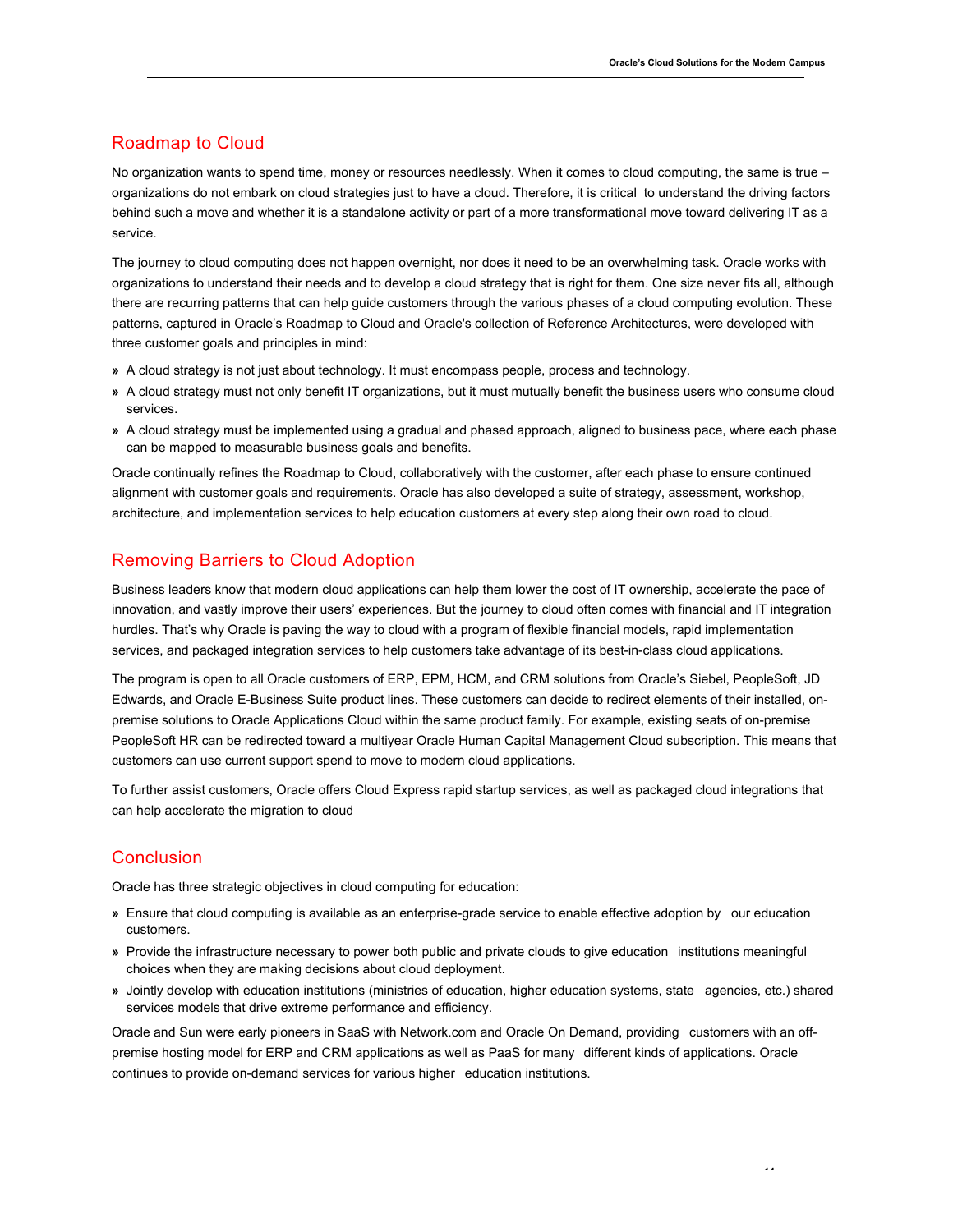For higher education and research enterprises building private clouds, Oracle's grid computing platform provides the industry's most complete, open and integrated stack of virtualized and clustered databases, middleware and storage, including infrastructure and grid management solutions.

 Oracle is the only enterprise software and hardware company that provides end-to-end (application-to- disk) architectures to provide education systems with cloud solutions that will dramatically reduce IT cost and complexity and maintain or enhance service levels for researchers, students, faculty, and staff.

 Oracle welcomes the opportunity to join forces with education and research institutions globally to advance the adoption of cloud infrastructures in an effort to enhance core missions of superior teaching, learning, and research.

# Additional Resources

- **»** NIST definition http://csrc.nist.gov/groups/SNS/cloud-computing/
- **»** Oracle's cloud computing http://www.oracle.com/goto/cloud
- **»** Cloud Security Alliance http://www.cloudsecurityalliance.org/
- **»** The Higher Ed CIO blog: Cloud Computing -- http://blog.thehigheredcio.com/category/cloud- computing/
- **»** EDUCAUSE: Cloud Computing Explained http://www.educause.edu/EDUCAUSE+Quarterly/EDUCAUSEQuarterlyMagazineVolum/CloudC<br>omputingExplained/206526
- **»** NACUBO: Cloud Computing Initiatives -- http://www.nacubo.org/Initiatives/Cloud\_Computing.html
- **»** The Big Switch Nicholas Carr http://www.nicholasgcarr.com/bigswitch/